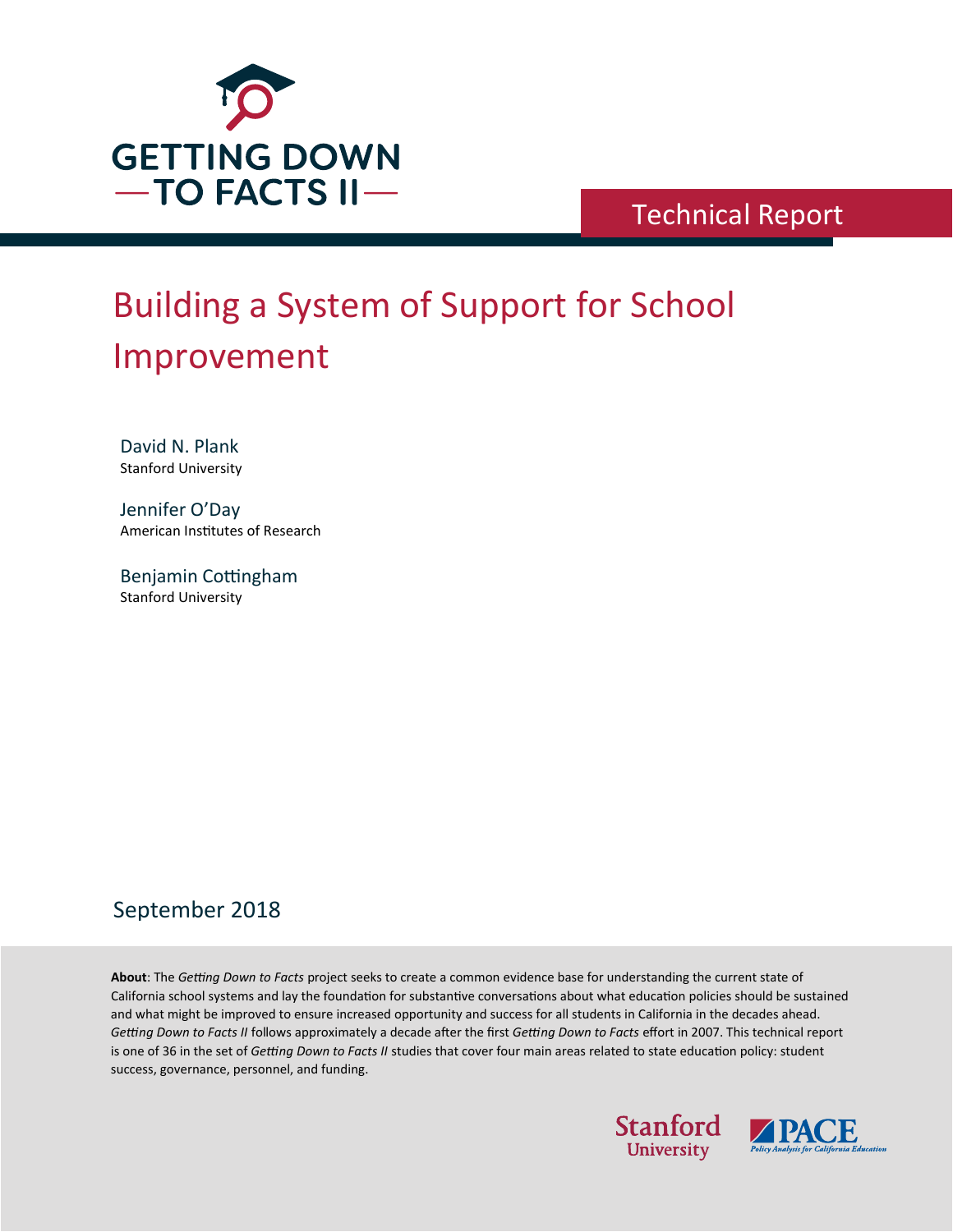# **Building a System of Support for School Improvement**

David N. Plank Stanford University

Jennifer O'Day American Institutes of Research

> Benjamin Cottingham Stanford University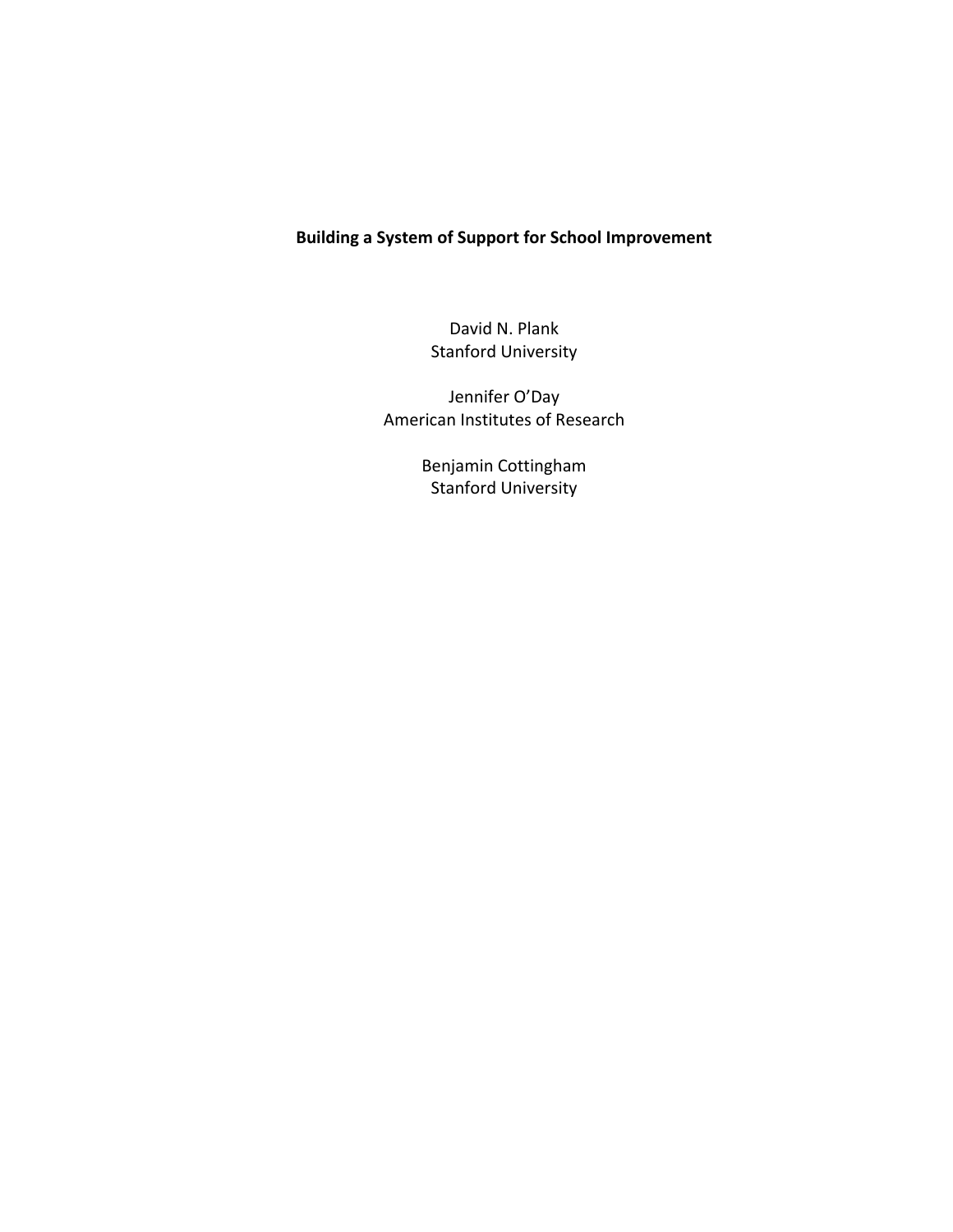#### **Introduction**

The Local Control Funding Formula (LCFF) was adopted by the California Legislature in 2013. The LCFF made fundamental changes in the way the state funds school districts and charter schools (Local Education Authorities or LEAs), shifting decisions about how to spend resources from the state to the local level. The LCFF also introduced a new accountability system, under which the first line of accountability is local. LEAs are expected to work closely with their local communities and stakeholders to develop Local Control Accountability Plans (LCAPs), which set goals for improvement and adopt strategies and align resources to advance local goals. Parents and other community members are expected to monitor the LEA's progress. In the event that progress falls short of expectations, the community can hold local leaders accountable and demand changes, either directly through the LCAP process or by voting out and replacing current members of the school board.

The new system aims to support continuous improvement in the performance of schools and students, with a particular focus on reducing or eliminating gaps in opportunities and outcomes for different groups of students. This is ultimately the work and responsibility of local leaders, but in most cases local leaders cannot simply rely on what they already know or the systems they already have in place as they seek to change familiar assumptions and routines in their LEAs. They must instead *learn* how to recognize and overcome systemic barriers to change as they also *learn* to improve their own practice. Many local leaders will need encouragement and guidance to make these changes successfully. Recognizing this need, state leaders have begun to construct a system of support for LEAs in need of assistance, which comprises multiple agencies. The goal is to ensure that LEAs receive the help they need to strengthen their own capacity to sustain improvement and effectively address inequities in student opportunities and outcomes. $1$ 

The question that motivates this report is how California is progressing in building and sustaining this system of support. We begin with a discussion of the challenges that LEAs face in moving from a system focused on compliance with state regulations to one focused on improving performance in cooperation with local communities. We then review the statutory and policy provisions under LCFF that aim to ensure that all LEAs have the knowledge and skill they need to improve the performance of local schools and students and close gaps between student sub-groups. The balance of the report focuses on the current state of California's emerging system of support, with a particular focus on County Offices of Education (COEs). COEs are at the center of California's current effort to construct a robust and effective system of support for LEAs, but a variety of other agencies also have important roles to play. The report concludes with some implications for future action.

#### **Data Sources**

Our report draws on multiple data sources, including public documents, research and policy reports, and also on four sources of original data: a survey of school district

<span id="page-2-0"></span> <sup>1</sup> SBE, November 2017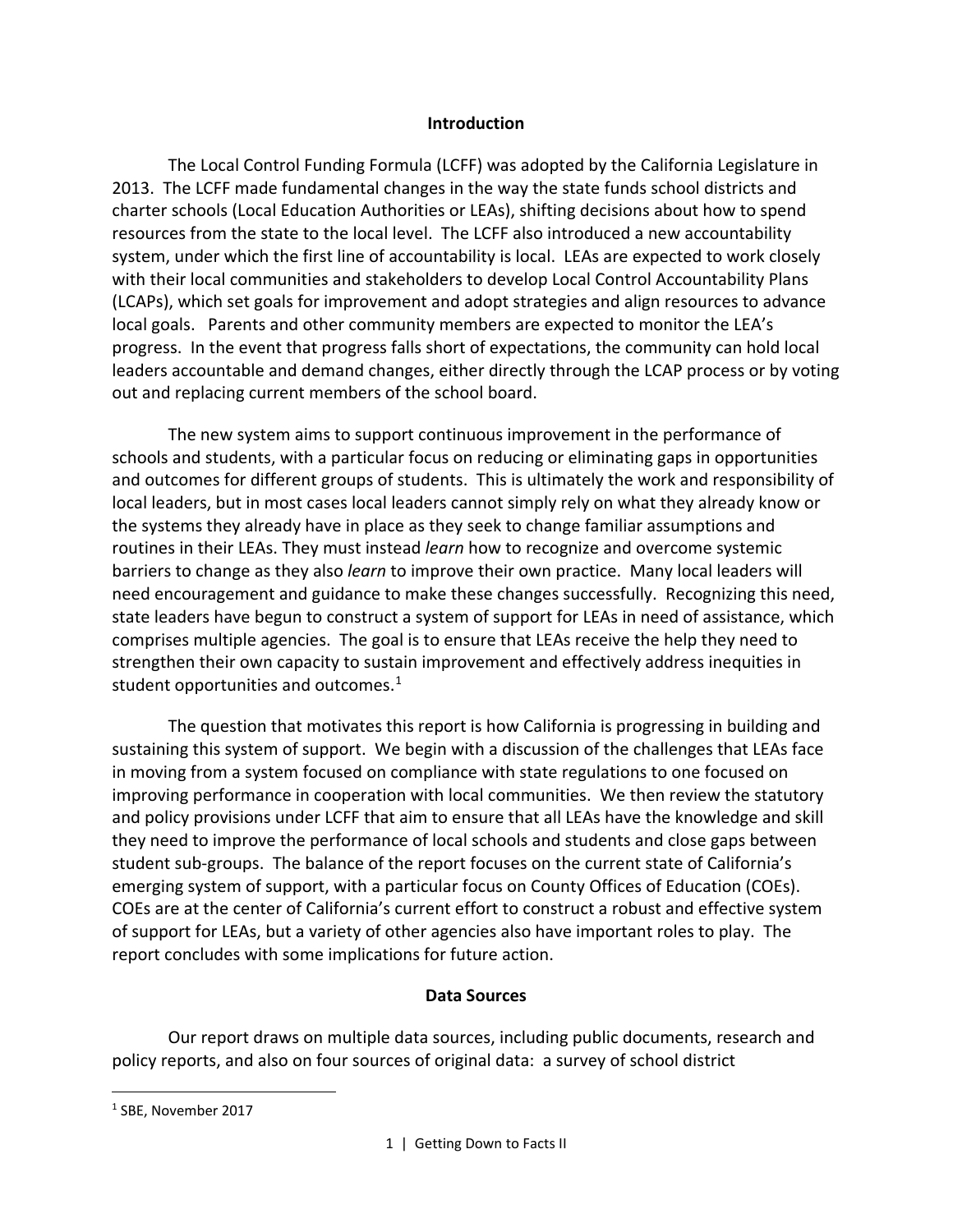superintendents conducted by the Local Control Funding Formula Research Collaborative (LCFFRC), a survey of county superintendents conducted for this project, and two sets of interviews with leaders in California's education system. Our survey of county superintendents was conducted at the quarterly meeting of the California County Superintendents Education Services Association (CCSESA) in Squaw Valley on October 23, 2017, on the Poll Everywhere platform. Forty-six of the 58 superintendents were present for the meeting and participated in the survey. Response rates on specific items ranged between 93 and 100 percent of the participating superintendents. Many of the questions in our survey were written to match or parallel questions included in the LCFFRC survey of district superintendents, and we report some comparative data below. The superintendents' survey was conducted in Winter 2018. Additional details on the design and administration of the survey can be found in the GDTF paper by Koppich and Humphrey.<sup>[2](#page-3-0)</sup>

The first set of interviews on which we draw was conducted as background for the PACE report *Continuous Improvement in Practice*, which was published in November 2017.<sup>[3](#page-3-1)</sup> In the summer of 2017 the research team interviewed 41 leaders from state education agencies, county offices of education (COEs), school districts, technical assistance providers, education advocacy organizations, and education associations on topics related to California's new policy framework and local progress toward continuous improvement. The second set of interviews was conducted by a team from Brown University for the "Getting Down to Facts II" project.<sup>[4](#page-3-2)</sup>

The limitations of these data are apparent. They were collected at different times, and for different purposes. Taken together, however, they provide some useful insight into the current state of California's system of support, and the challenges that will have to be overcome if the system is to deliver the support that LEAs need both effectively and efficiently.

#### **From Compliance to Continuous Improvement**

The desired end-state of California's new policy regime is one in which LEAs have acquired the capacity to identify local needs and strengths and to develop strategies and take action (or seek the necessary assistance) to improve the performance of schools and students.<sup>[5](#page-3-3)</sup> This end state is often characterized as a system focused on continuous improvement rather than compliance with state regulations. What "continuous improvement" means, and what it looks like in practice, are subjects covered in other "Getting Down to Facts II" papers, including the paper by Alicia Grunow and her colleagues. $6$  The implementation of the LCFF to date has created some of the necessary conditions for continuous improvement, but these changes are far from sufficient to transform local practice.

<span id="page-3-0"></span> <sup>2</sup> Koppich & Humphrey, 2018

<span id="page-3-1"></span><sup>&</sup>lt;sup>3</sup> Hough & Willis, 2017

<span id="page-3-2"></span><sup>4</sup> Moffitt et. al., 2018

<span id="page-3-3"></span><sup>5</sup> SBE, 2017, p. 6.

<span id="page-3-4"></span><sup>6</sup> Grunow et. al., 2018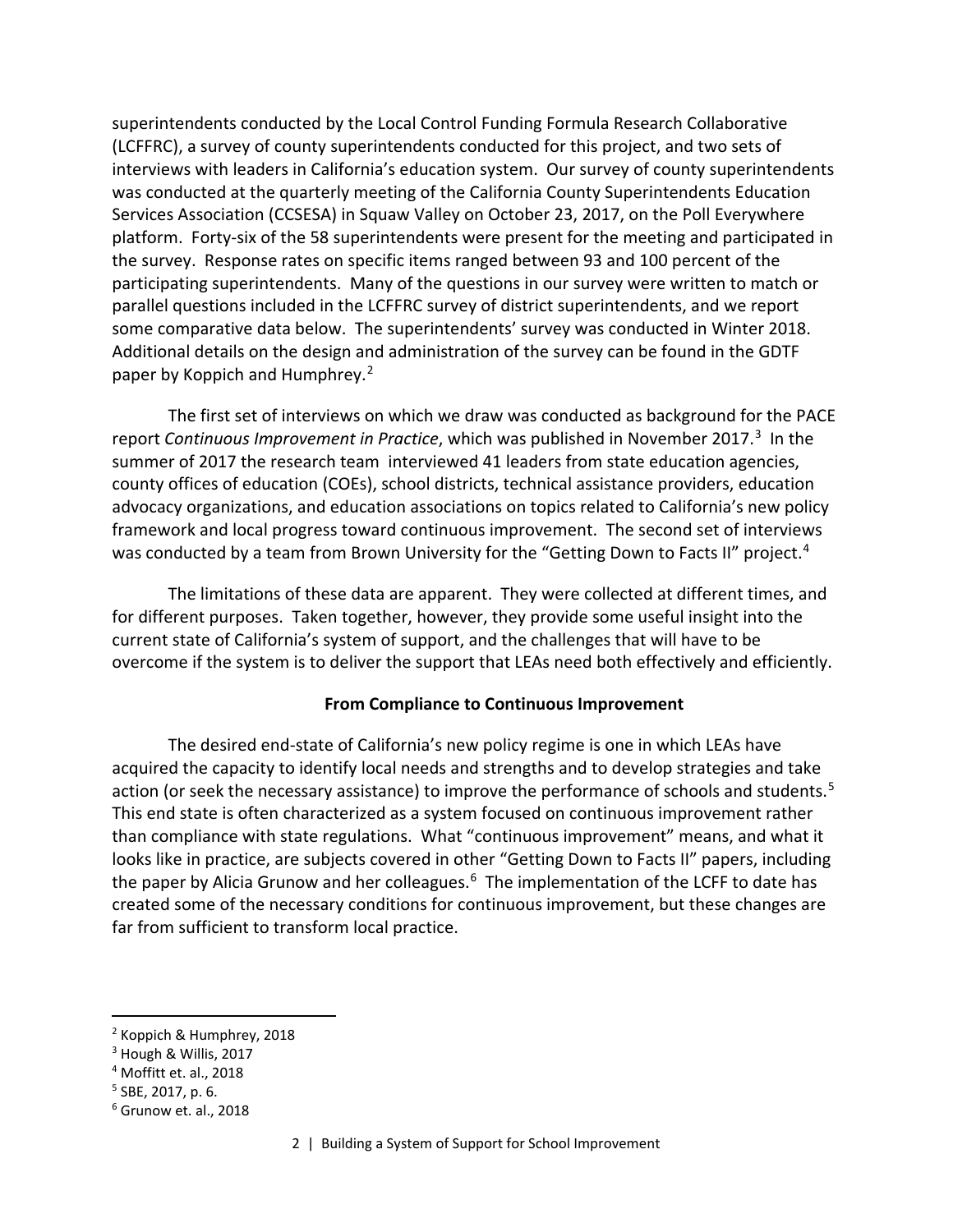County superintendents generally agreed that the main goals of the LCFF had been accomplished. The vast majority either strongly agreed (59 percent) or agreed (32 percent) with the claim that LCFF has given districts greater flexibility in the allocation of resources. Meanwhile, 61 percent either disagreed (41 percent) or strongly disagreed (20 percent) that the elimination of categorical programs had removed essential protections for high-needs students. In other words, they did not see this new flexibility as endangering equity. Indeed, most of the superintendents believe that school districts should have even more flexibility: 50 percent strongly agreed and 39 percent agreed that districts should be allowed to use supplemental and concentration funds for disadvantaged students who are not explicitly targeted by LCFF.

The superintendents were similarly positive about community engagement under LCFF. Three quarters of the respondents either strongly agreed (18 percent) or agreed (57 percent) that requiring the involvement of parents and the community has increased the influence of historically under-represented students and families in local decision-making, while more than four in five strongly disagreed (45 percent) or disagreed (36 percent) that requiring parental and community involvement has made it more difficult for district leaders to develop coherent and strategic plans.

The LCFF has removed constraints associated with the previous accountability system, giving local leaders the freedom to set local priorities for the use of resources and to adapt local policies and practices to the specific needs and circumstances of the communities in which they work. LCFF implementation has also been accompanied by a steadily rising level of revenue for both COEs and LEAs. By themselves, though, local flexibility and increased resources are not sufficient to produce improvements in the performance of schools and students. The current generation of educators has spent their careers complying with state rules and regulations, and the move away from familiar mindsets and patterns of behavior will not happen quickly or automatically. Preparing principals and teachers to commit themselves to continuous improvement in their own practice will require extensive training, along with organizational changes within LEAs to provide local educators with the time they need to work and learn together.

Some COEs and LEAs have been quick to take advantage of the opportunities that the new system presents, but many others have not. Even in counties and LEAs where leaders are ready to move forward the local work of shifting familiar mindsets and patterns of behavior in schools and classrooms remains daunting.

An LEA superintendent described the situation:

Now you suddenly have a lot of freedom without these categoricals attached to it and what did districts do with that freedom? I think a lot of them just continued to do the same thing…. If we have less strings attached, but we're still practicing as if the strings are attached, then we haven't really gotten very far.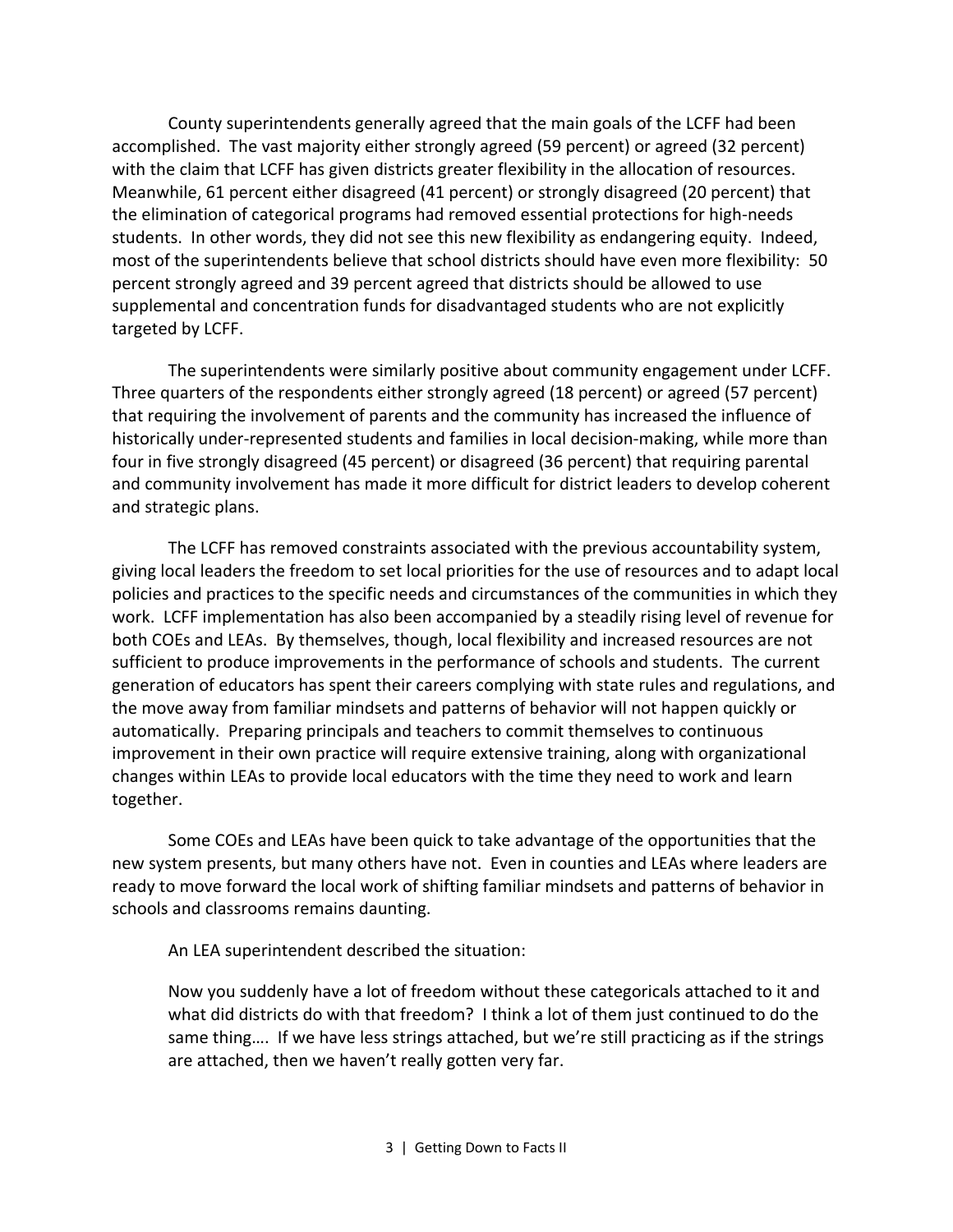Even where the change has begun to take root in the district office, big challenges remain, as local leaders seek to enlist site administrators, union leaders, and teachers in the process of change. As one LEA superintendent made clear:

We can't do this work from the district level. So the next layer or level of leadership are our principals and assistant principals. That's where I think our biggest challenge is…, training or re-training the transformation of how leaders lead this work. Understanding the work and then leading that work…. The middle management leaders that just still aren't quite understanding and getting it.

Table 1 presents results from our survey of county superintendents on the question of what kinds of assistance local school districts need. At the top of the list are the central objectives of the LCFF: developing strategies to meet the needs of students of children living in poverty, English Learners, and foster youth; and developing strategies to continuously improve work in the district over time. On the former question, a plurality (47 percent) state that "all or nearly all" of the districts in their county need help to meet the needs of targeted students, and an additional 35 percent agree that "most" of the districts in their county need help. On the question of continuous improvement, 78 percent of the respondents believe that "all or nearly all" (39 percent) or "most" (39 percent) districts need help to engage in the process of continuous improvement.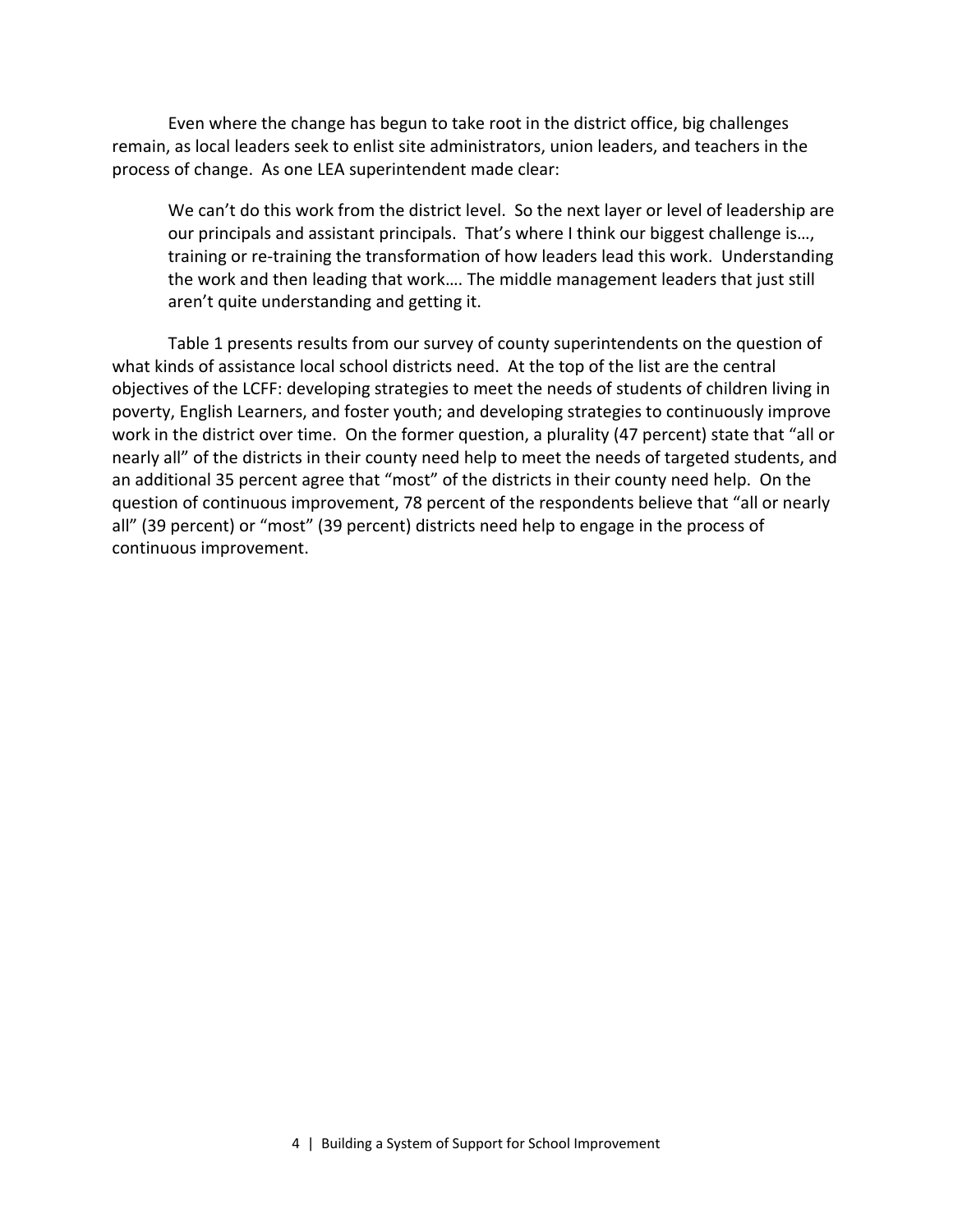| (Responses in percent, n=44)                |                   |              |              |                |
|---------------------------------------------|-------------------|--------------|--------------|----------------|
|                                             | All or nearly all | Most of them | Some of them | None of them   |
| Compliance with<br>regulations              | 20                | 27           | 45           | $\overline{7}$ |
| <b>Standards</b><br>implementation          | 32                | 34           | 32           | $\overline{2}$ |
| Strategic planning                          | 9                 | 35           | 42           | 14             |
| Community<br>engagement                     | 30                | 14           | 51           | 5              |
| <b>Budgeting and</b><br>resource allocation | 14                | 35           | 47           | 5              |
| Targeted students                           | 47                | 35           | 14           | 5              |
| Continuous<br>improvement                   | 39                | 39           | 18           | 5              |

**Table 1: How many of the LEAs in your county need help with…?**

The Local Control Funding Formula Research Collaborative (LCFFRC) conducted a parallel survey of district superintendents in Winter 2017-18, and Table 2 reveals some interesting contrasts with the views of county superintendents. Most broadly, local leaders see themselves needing less help than county superintendents suppose they need. The percentages of county superintendents who affirm that all or most of the districts in their counties need help with different aspects of LCFF implementation range from 44 percent (for strategic planning) to 82 percent (for programs targeted to English learners, students living in poverty, and foster youth). Among local superintendents, in contrast, the percentages who want "a lot more" or "some more" help with different aspects of LCFF implementation range from 21 percent (budgeting) to 42 percent (community engagement). Strikingly, county superintendents see community engagement as the aspect of LCFF implementation with which the fewest districts need help, while district superintendents see community engagement as the place where they need the most help. A strong majority (64 percent) of district superintendents see themselves as needing no more or "a little more" help with the move to continuous improvement, while county superintendents believe that all or most of the districts in their counties need help in this area.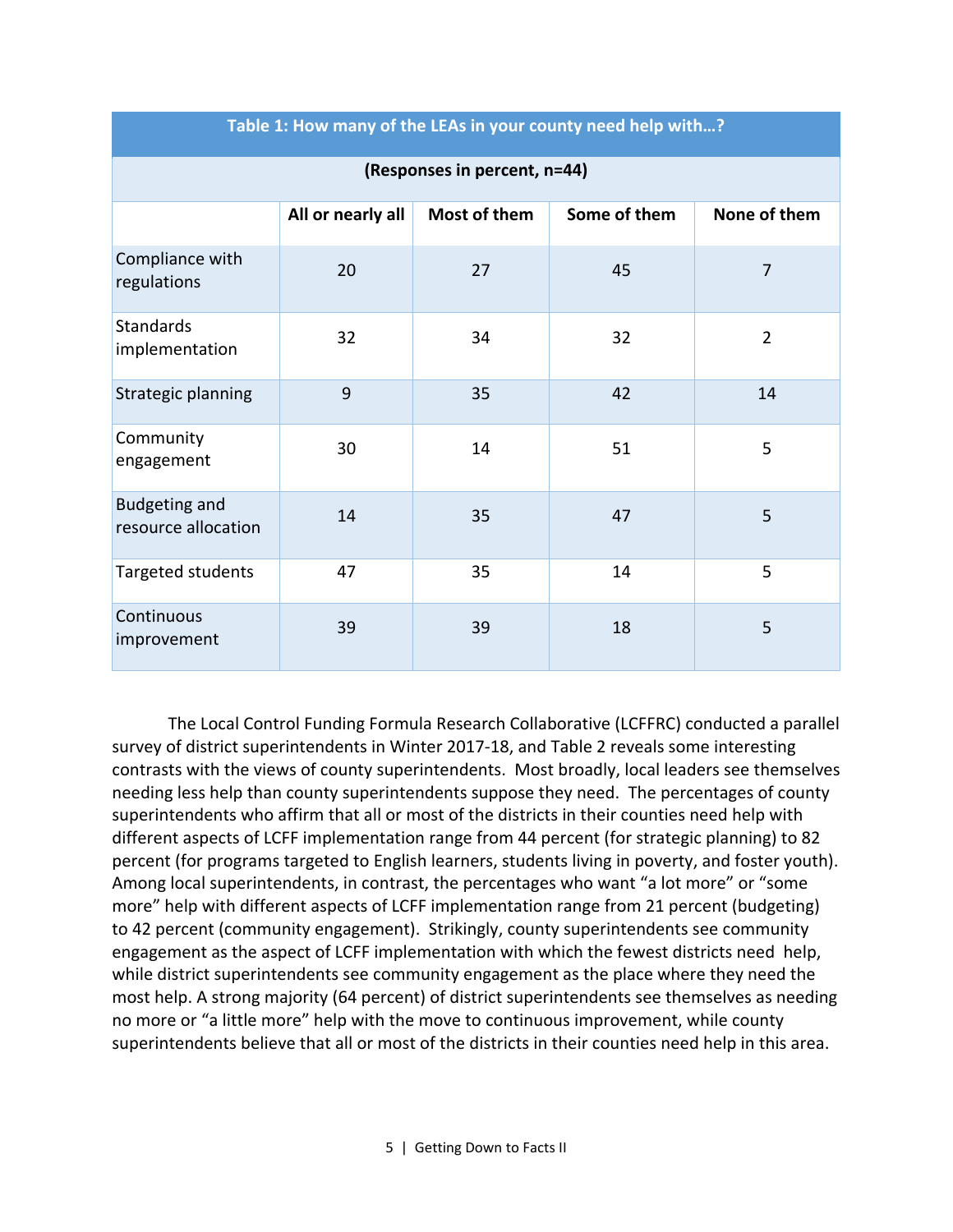| Table 2. How much more support would your district want with: |            |           |               |                   |  |
|---------------------------------------------------------------|------------|-----------|---------------|-------------------|--|
| (Responses in percent, n=350)                                 |            |           |               |                   |  |
|                                                               | A lot more | Some more | A little more | <b>Sufficient</b> |  |
| <b>Budgeting and</b><br>resource allocation                   | 5          | 16        | 34            | 46                |  |
| Strategic planning                                            | 3          | 23        | 33            | 41                |  |
| Community<br>engagement                                       | 12         | 30        | 23            | 34                |  |
| Continuous<br>improvement                                     | 9          | 28        | 30            | 34                |  |

**Table 2: How much more support would your district want with…?**

Judgments about the needs of LEAs in other areas varied across counties. When asked how many of the districts in their counties need help with standards implementation, for example, the responses were evenly split. One-third of the superintendents indicated that "all or nearly all" of their local LEAs need help, while one-third responded that "most" need help and the final one-third stated that "only a few" need help. Responses were also split in other areas (i.e., state regulations, strategic planning, budgeting and resource allocation), with a small plurality indicating that "most" or "all" LEAs need help and a similar number indicating that "only a few" LEAs need help. The single exception was community and parental engagement, where a majority of county superintendents indicated that "only a few" of the LEAs in their county need help.

Despite the challenges involved in implementing the LCFF most COE leaders perceive that the process of developing Local Control Accountability Plans (LCAPs) in consultation with the local community has been a positive experience, as Figure 1 illustrates. When we asked the superintendents in our survey to provide one word that they associated with the process of developing LCAPs, a significantly larger number (24) offered positive terms (e.g., improving, engagement, opportunity) than the number (9) who offered negative ones (e.g., laborious, tedious, cumbersome). The two most common descriptors were "collaboration" or "collaborative" (5) and "challenging" (3).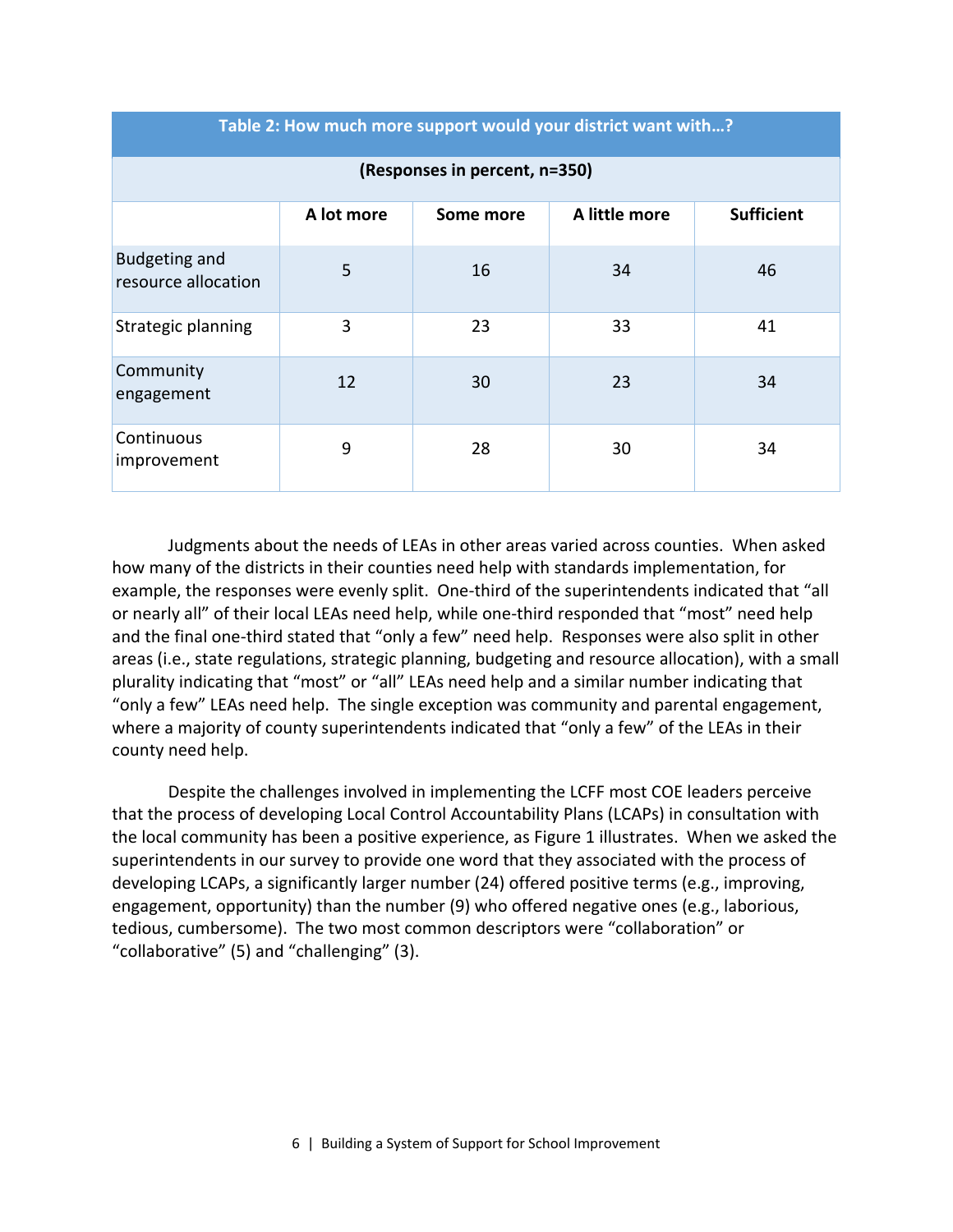

**Figure 1.** What one word do you associate with the LCAP process?

County Superintendents are optimistic about the readiness of local leadership in their counties to embrace the challenge posed by LCFF, but the "zone of wishful thinking<sup>[7](#page-8-0)</sup>" between the first phases of LCFF implementation and continuous improvement in the performance of schools and students is still very large. The designers of the LCFF assumed that releasing LEAs from burdensome state regulations and obliging them to engage more deeply with parents and other stakeholders would motivate improvements in some LEAs, but they also recognized that others would need help to address specific challenges. They therefore laid out guidelines for a system of support that would provide "flexible and context specific" assistance to any LEA that was not making sufficient progress on its own.

# **Building Blocks for a System of Support**

When LEAs find themselves in need of support they may seek help from a variety of sources, including the California Department of Education (CDE), the California Collaborative for Educational Excellence (CCEE), County Offices of Education (COEs), and a variety of other agencies and organizations. In this section of the report we provide a brief overview of the multiple actors involved in California's emerging system of support, with a particular focus on COEs. In a state the size of California, with more than 1000 school districts, COEs are geographically and systemically well-positioned to provide the assistance to LEAs.<sup>[8](#page-8-1)</sup> They are close enough to respond to the unique circumstances of individual school districts, but at some remove from the quotidian challenges faced by local educators.

<span id="page-8-0"></span> $7$  We are indebted to A. Grunow for this phrase.

<span id="page-8-1"></span><sup>8</sup> Arsen, Bell, & Plank, 2003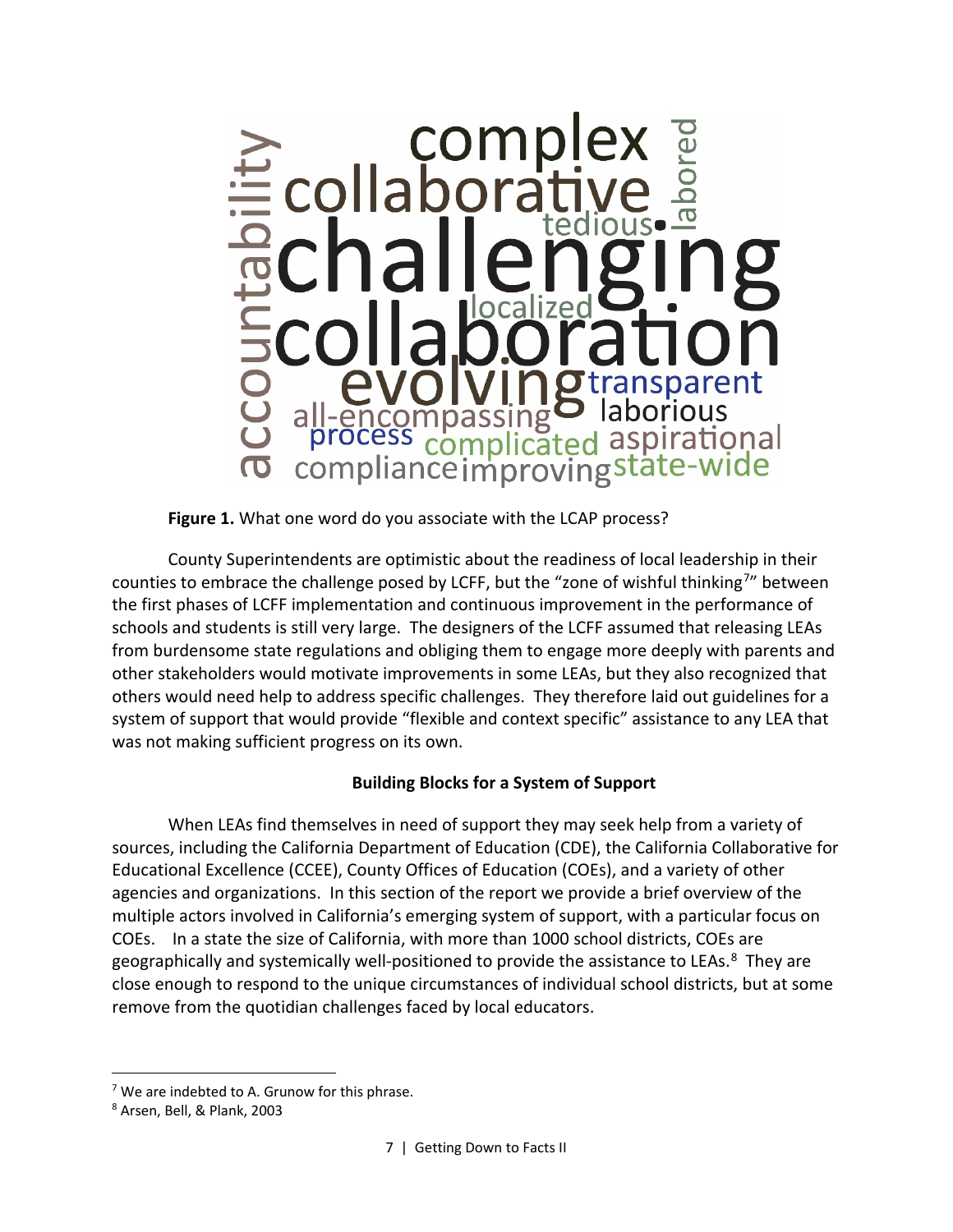As a district administrator explained:

…the County Office itself is uniquely positioned to really see trends as they are developing. At the site level and at the district level, we're kind of in the heat of the battle with our kids this year and what are we doing? Whereas the County Office has the, I guess, the gift of being a little bit removed from that so they can kind of peer down the road just a little bit more.

At the same time, the State Board of Education has made it explicitly clear that

…COEs are not expected to be the sole provider of direct assistance responsive to every need that school districts may identify. Differentiated assistance will often entail connecting school districts to other assistance providers with relevant expertise and capacity. COEs will also need support to identify resources that may be available around the state.<sup>[9](#page-9-0)</sup>

The SBE has also affirmed that COEs are themselves expected to seek help from other COEs and from agencies including CCSESA and the CCEE when they run into challenges that exceed their local capacity or expertise.

The SBE foresees the creation of a comprehensive and effective system of support comprising multiple agencies to ensure that every LEA will receive the assistance they need. The potential demands on such a system are both extremely large and highly variable, however, and the work to build a support structure that can meet the full array of local needs is still in its earliest stages. The successful implementation of LCFF depends on how effectively the diverse agencies that will make up this new system at the state level are able to work with LEAs to build their capacity to improve school performance. It also depends on how effectively these agencies are able to work with one another. Effective collaboration among the agencies will require clarification of the roles that each is expected to play in the overall system of support.

#### **The California Department of Education**

The California Department of Education (CDE) is responsible for aligning the supports for LEAs and schools under multiple state and federal programs. The CDE provides a variety of resources and tools to support improvement in all California LEAs and schools, and is also responsible for providing direct oversight and possibly technical assistance in the seven counties that comprise a single school district. In addition, the CDE is responsible for identifying the LEAs and schools that must be provided "differentiated assistance" or "intensive intervention" under LCFF and the state's ESSA plan<sup>[10](#page-9-1)</sup>, and for working with the CCEE, COEs,

<span id="page-9-0"></span> <sup>9</sup> SBE, 2017, p. 10.

<span id="page-9-1"></span><sup>&</sup>lt;sup>10</sup> The latest version of the Elementary and Secondary Education Act (known as ESSA) requires each state to define its procedures for identifying "the bottom five percent of schools," which are entitled to "intensive support" from the state to improve performance. ESSA further requires the state to provide support to additional schools, based on the specific needs of each school.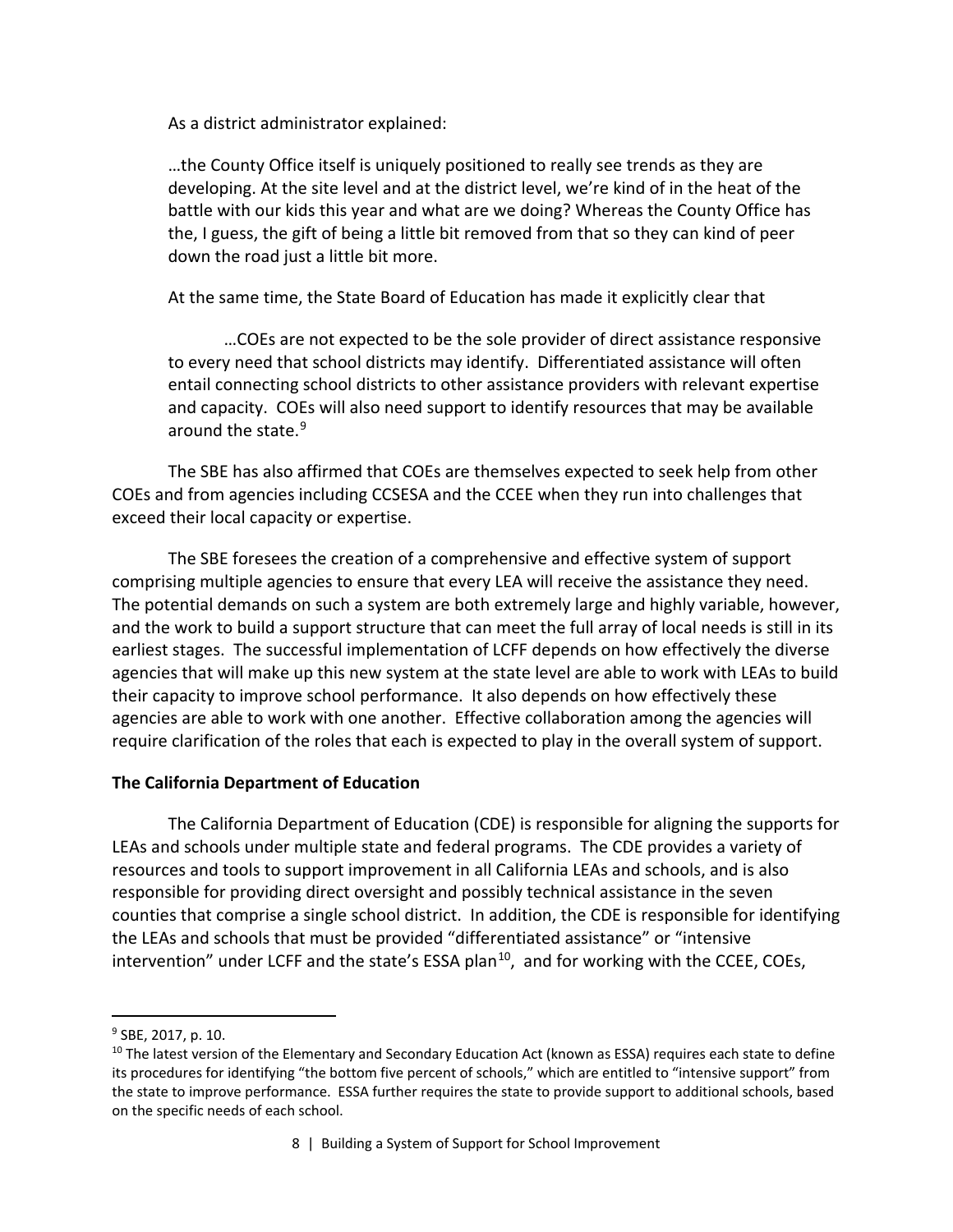charter authorizers and others to ensure that the assistance that LEAs receive leads to improved performance and the reduction of disparities among student groups.

The California Department of Education (CDE) and the Superintendent of Public Instruction (SPI) are required to intervene in LEAs that persistently fail to improve the performance of local schools and students. CDE intervention may include directives to other agencies (specifically the California Collaborative for Educational Excellence [CCEE], but possibly COEs and others) to provide additional support to LEAs, along with other actions that remain unspecified in statute. The SPI may only intervene directly in an LEA with the approval of the State Board of Education (SBE), and only after the CCEE has engaged with the LEA and concluded that the intervention of the SPI is necessary to improve the district's performance.

## **The California Collaborative for Educational Excellence**

The California Collaborative on Educational Excellence (CCEE) was created under LCFF to serve as a statewide source of expertise to help LEAs (school districts, COEs, and charter schools) achieve the goals set forth in their LCAPs and to improve the performance of schools, teachers, and students. The CCEE is primarily responsible for leading and coordinating the state's new system of support, rather than for the direct provision of support to LEAs. In some instances, however, (i.e., at the request of a COE or LEA, or at the direction of the SPI) CCEE staff may provide direct guidance and support to local leaders as they seek to improve the performance of their districts and schools. The CCEE is otherwise expected to work closely with COEs and other agencies to ensure that LEAs receive the support they need, to serve as a repository of evidence-based strategies and practices, to share information about these strategies and practices with the many other agencies that constitute the system of support, and to coordinate the work of these multiple agencies within regions and across the state.

# **County Offices of Education**

Under the California Constitution, each of the state's 58 counties maintains a County Office of Education (COE) under the direction of a County Superintendent of Schools. The large majority (53) of County Superintendents are elected, with the others appointed by an elected board of education. Seven counties (San Francisco and six sparsely populated rural counties) comprise a single school district, and in these counties a single person serves both as County Superintendent and district superintendent. The number of school districts in the other counties ranges from two (in Mono and Plumas) to eighty (in Los Angeles). Most counties are home to between 10 and 25 school districts, but a few (Fresno, Humboldt, Kern, San Bernardino, San Diego, Santa Clara, Sonoma, and Tulare) include significantly more.

COEs have a number of varied responsibilities. Statutorily they are required to provide educational services for students who are involved with the justice system, including students who are in jail or on probation. In addition (since 1991), they are responsible for the fiscal oversight of school districts in their counties and for intervening in districts that are in fiscal distress, in cooperation with the statewide Fiscal Crisis and Management Assistance Team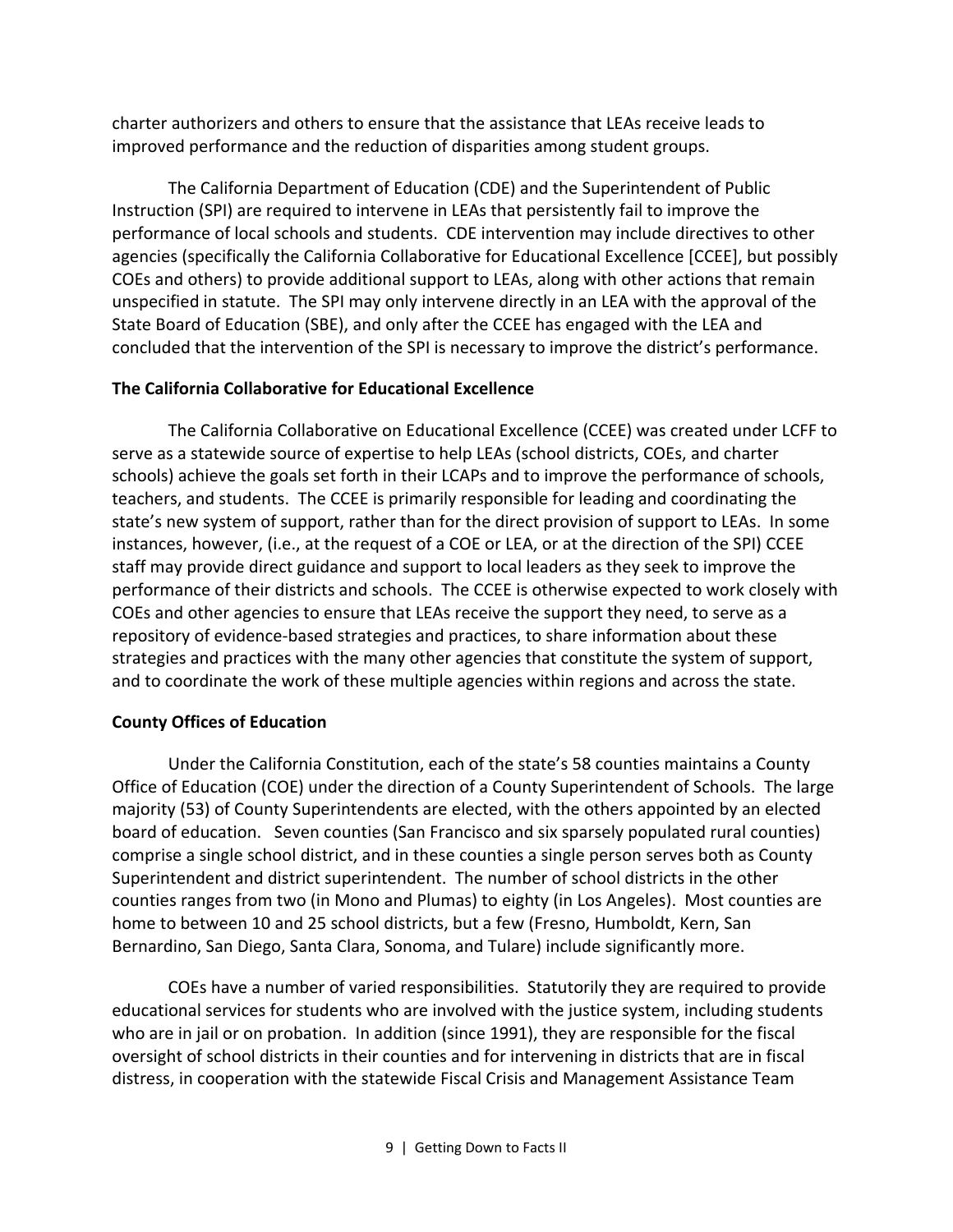(FCMAT).[11](#page-11-0) COEs also provide a variety of ancillary services to local LEAs, including the administration of specialized programs (e.g., in career-technical education, alternative education, or special education) and professional development for educators. Under California's previous school finance system many of these services were funded through categorical programs. Under LCFF, most are funded out of the COE operating budget or on a fee-for-service basis.

With the adoption of the LCFF, the Legislature assigned two large new responsibilities to COEs. On the one hand, each COE is responsible for reviewing the LCAPs of the LEAs within its jurisdiction, to ensure that they satisfy legal requirements and address key local priorities identified in the LCFF "dashboard.  $12$ " On the other hand, the COE is responsible for providing guidance and support to LEAs in their county that are failing to make progress toward the achievement of their LCAP goals. County Offices of Education thus provide the primary backstop to local accountability.

#### **Non-governmental Agencies**

A variety of other agencies may also play important roles in California's emerging system of support. Professional associations including the California County Superintendents Education Services Association (CCSESA) and the California Charter Schools Association (CCSA) provide technical assistance and professional development for their members, and a variety of non-profit organizations (e.g., WestEd, Pivot Learning Partners, Education Resource Strategies) are working closely with specific districts and schools to build local capacity and improve performance. University-based organizations (e.g., the California Subject Matter Projects) and individual faculty members have also partnered with schools and districts to support their improvement work.

The role of nonprofit organizations in providing technical assistance to LEAs is not explicitly recognized under the LCFF statute. In a July 2017 letter to the State Board of Education representatives from a variety of non-profit organizations asked the Board to consider three "design principles" for the state's new system of support.

- Recognize the value of high quality nonprofit, equity-focused technical assistance providers for schools, districts and county offices of education…. The role of high quality providers in the new system should be explicit.
- **EXTER 2** Create a process that provides an assurance of quality yet supports diversity and a breadth of providers to meet the varying needs of local education agencies…. The capacity and reach of county offices of education and the California Collaborative for Educational Excellence will be significantly enhanced by recognition and inclusion of the role of high quality nonprofit equity-focused technical assistance providers who reflect the diversity and diverse needs of California schools. Districts should be able to work with their choice of certified provider.

<span id="page-11-0"></span> <sup>11</sup> Taylor, 2017

<span id="page-11-1"></span><sup>&</sup>lt;sup>12</sup> The California school "dashboard" is discussed in the GDTF paper by M. Polikoff.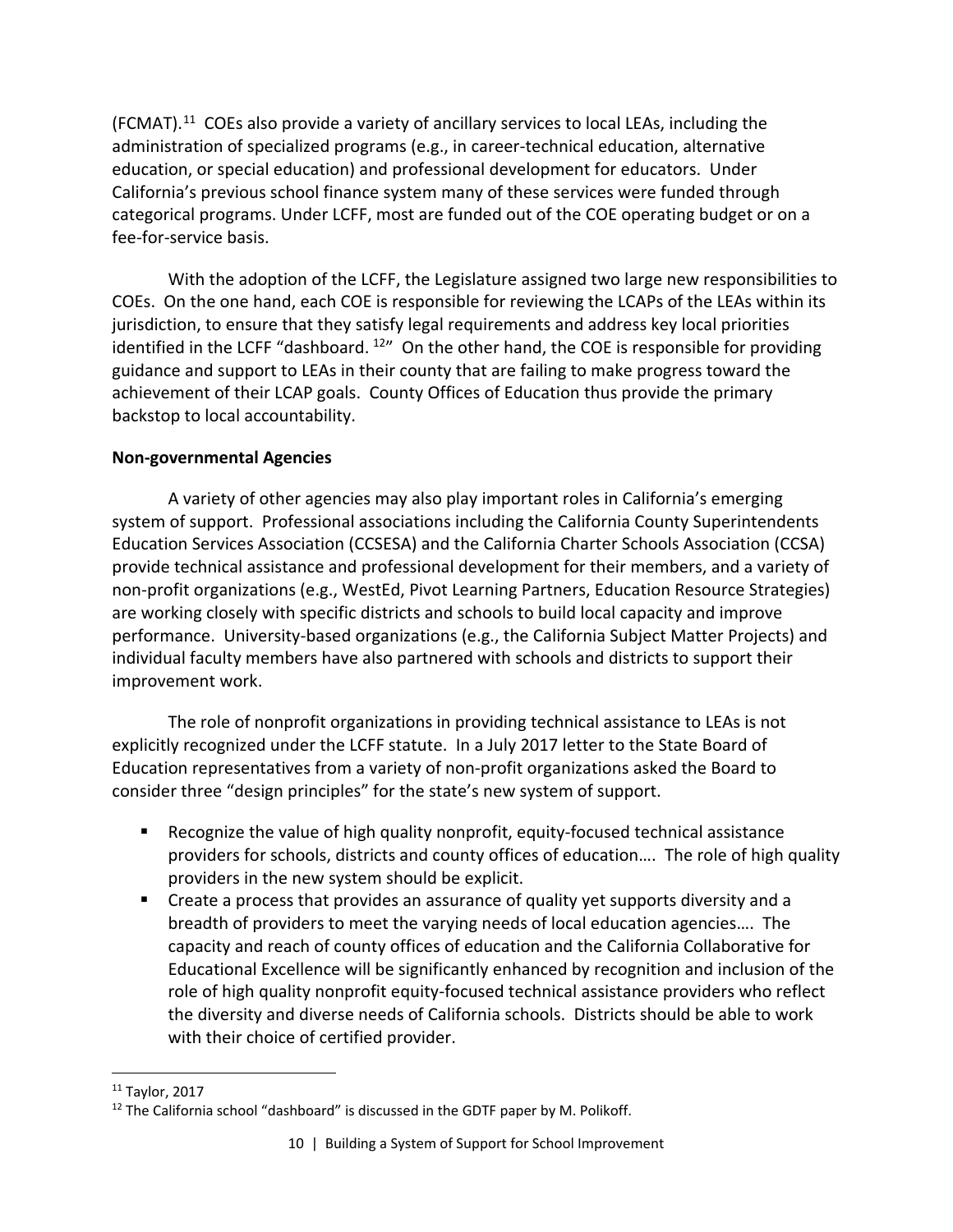■ Authorize and establish vetting and approval of providers...to ensure a level of consistent quality control.

For now, however, nonprofit technical assistance providers continue to work with individual districts or networks of districts on a contract basis, outside of the state's official "system of support." This could change over time. Indeed, to the extent that deep expertise for addressing particular problems of practice or supporting improvement processes is in fact located in these non-governmental organizations, the emerging state support system will need to figure out how best to capitalize on these resources. To do so would enlarge the support infrastructure and could also advance the State Board's design objective that "LEAs are the primary drivers of the technical assistance and support that they receive.<sup>[13](#page-12-0)</sup>"

# **Putting the System of Support Together**

The comprehensive and effective statewide system of support that LCFF requires is still a work in progress. It is already clear, however, that that COEs will play a central role in the system, both in providing direct support to LEAs and in coordinating their work with other agencies and providers. In the following sections of the report we address two sets of questions about the role of COEs in California's new system of support. The first has to do with how well COEs are prepared to provide the assistance that LEAs in their own counties or elsewhere may need, while the second addresses the political challenges that COEs (and other agencies) face as they work together and separately to build a comprehensive and effective system of support.

# **Capacity to Provide Support**

LEAs will need a lot of help if they are to realize the promise of California's new policy framework, and to make the transition successfully from a focus on compliance to a focus on continuous improvement and more equitable outcomes for all students. The capacity of COEs to meet these varied needs is the big unanswered question in the design of the state system of support. Indeed, the sheer number of LEAs identified as in need of assistance by the California "dashboard" could quickly overwhelm the ability of COEs to provide effective support.

COE capacity concerns are two-fold. First, the staffs in most COEs are small, and many serve large numbers of districts and/or vast reaches of territory. They may not have enough people on staff to engage deeply with the needs and aspirations of all of the LEAs in their counties. Equally important, the new roles and responsibilities assigned to COEs under LCFF represent a significant departure from the work that the COEs have previously done, and the people now on staff may not be well suited for these new challenges. For COEs to fulfill their new responsibilities they will have to recruit or re-train staff with the experience, expertise, and dispositions necessary to support the process of continuous improvement at the local level.

<span id="page-12-0"></span> <sup>13</sup> SBE, 2017, p. 5.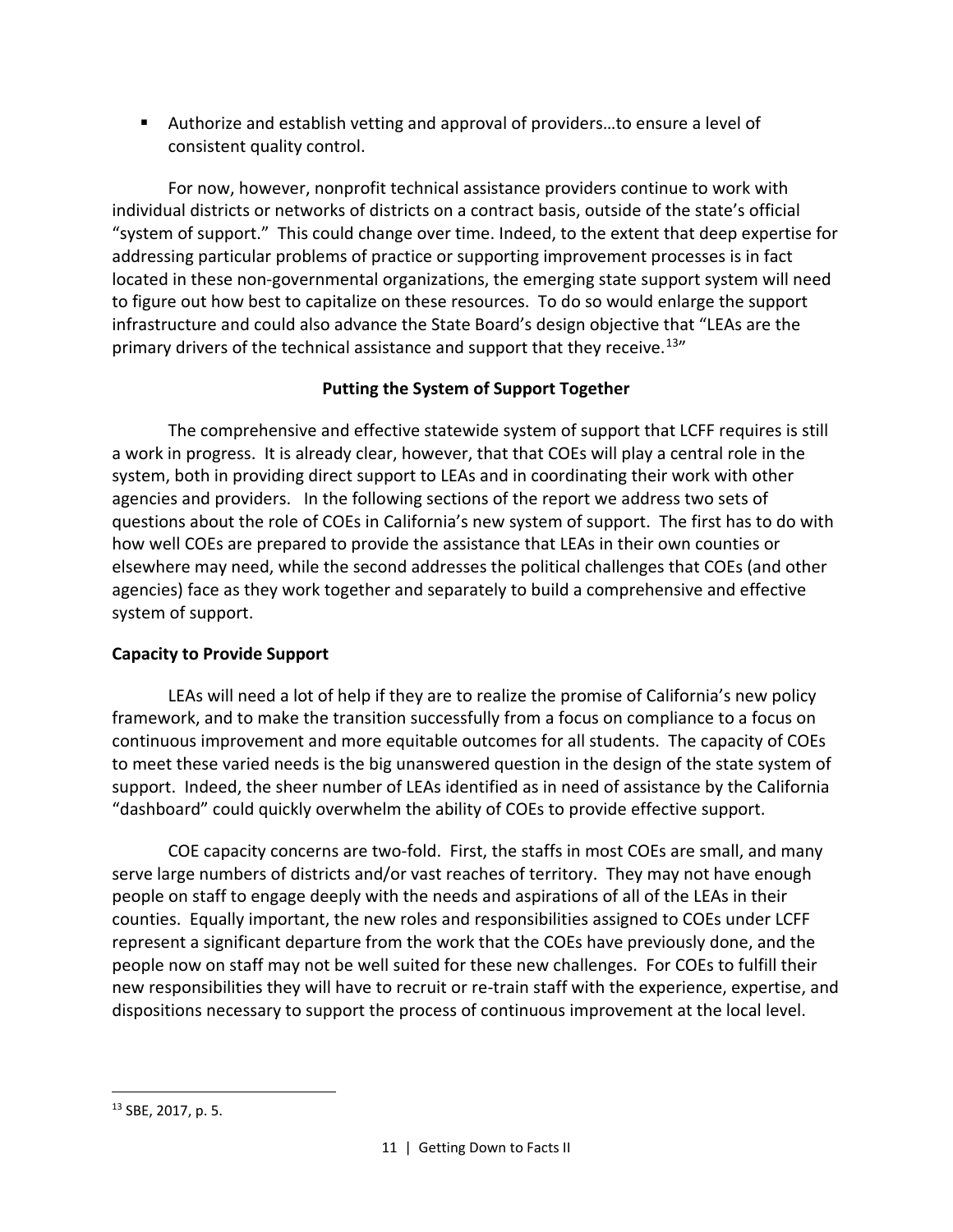County superintendents will have to transform their own organizations, even as they support transformation in LEAs.

According to one COE administrator, speaking of the continuous improvement approach:

It is a five-year process to learn it. We have a whole generation of [COE] ed services administrators who have been geared, programmed, and fine-tuned to do one thing— be in compliance. They are compliance thinkers.<sup>[14](#page-13-0)</sup>

A district superintendent took a less charitable view:

I don't think the county office is held accountable for the type of support that they're supposed to provide and I don't know what entity is supposed to hold them accountable…. I think that's a major, major gap in the theory of action around how districts are supposed to improve. If they don't improve, the county is supposed to provide the expertise and technical assistance and support. That's a big assumption there…. There's a serious capacity issue at the county level that is beyond money. That's not the main issue.

Most county superintendents believe that they are in a better position to help local districts than they were before LCFF. (See Table 3.) A majority (65 percent) of superintendents affirmed that the implementation of LCFF had in fact led to improved relations between the COE and most or all of the districts in their county, and a similar number (72 percent) believed that the districts in the county have been working together more closely since the adoption of LCFF. Moreover, according to the large majority of superintendents (87 percent), the districts in their counties come to the COE for help when they have a problem with LCFF implementation.

<span id="page-13-0"></span> <sup>14</sup> Koppich, Humphrey, & Marsh, 2015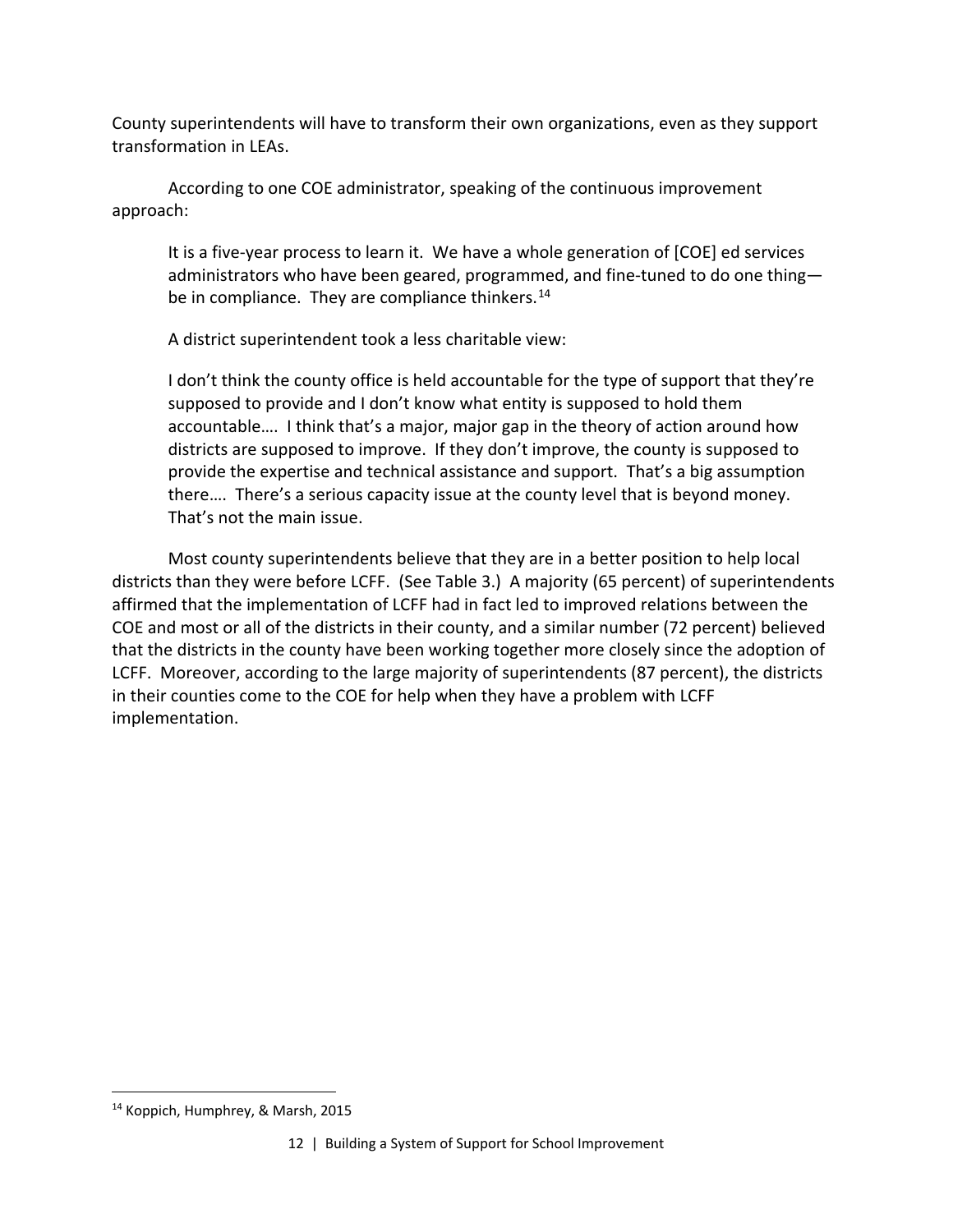| Table 3: The relationship between COEs and LEAs                  |                   |              |              |     |
|------------------------------------------------------------------|-------------------|--------------|--------------|-----|
| (Responses in percent, n=42)                                     |                   |              |              |     |
|                                                                  | All or nearly all | Most of them | Some of them | No. |
| <b>LCFF Improved</b><br><b>Relations Between</b><br>COE and LEAs | 29                | 36           | 10           | 26  |
| LEAs Come to COE<br>for LCFF Assistance                          | 63                | 24           | 10           | 2   |

The superintendents split on the question of how COEs should work with the districts in their counties, as may be seen in Table 4. A small plurality (43 percent) agreed that COEs should specialize in one or two areas relevant to LCFF implementation and seek other forms of expertise in partnership with other organizations to fill gaps in their own expertise, but a nearly equal number (39 percent) believed that COEs should work to develop their own capacity in all areas of LCFF implementation. A smaller number (18 percent) saw the primary role of the COE as connecting districts to "high-quality expertise" from a variety of sources.

| Table 4: Which of the following statements do you agree with MOST?                                                                                          |    |  |  |  |
|-------------------------------------------------------------------------------------------------------------------------------------------------------------|----|--|--|--|
| (Responses in percent, n=44)                                                                                                                                |    |  |  |  |
| COEs should develop their capacity to provide<br>assistance in all areas relevant to LCFF<br>implementation.                                                | 39 |  |  |  |
| COEs should develop strong expertise in one or two<br>areas relevant to LCFF implementation and partner<br>with other organizations or COEs in other areas. | 43 |  |  |  |
| COEs should focus mainly on connecting the districts<br>in their counties to sources of high-quality expertise<br>and assistance, whatever it comes from    | 18 |  |  |  |

As Table 5 makes clear, county superintendents also split on the question of the scale of changes they had made in their organizations to meet the challenge of LCFF implementation, but 93 percent agreed that they had made "some changes" (50 percent) or "big changes" (43 percent). A large majority of the superintendents (84 percent) strongly disagreed with the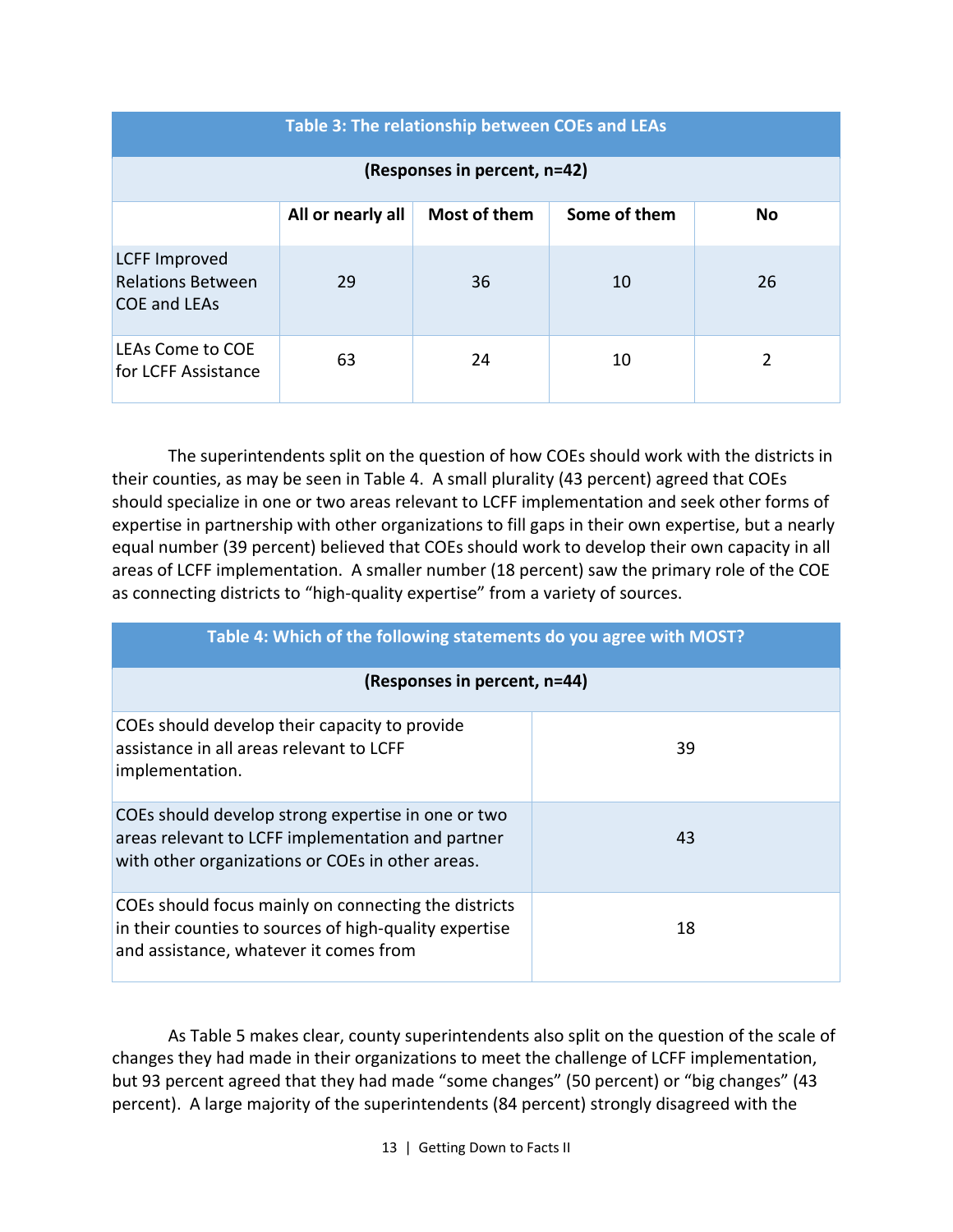statement that their COE had "adequate funding" to support LCFF implementation in their county.

| Table 5: How much change has the implementation of LCFF required in your COE?                                                                                                       |    |  |  |  |  |
|-------------------------------------------------------------------------------------------------------------------------------------------------------------------------------------|----|--|--|--|--|
| (Responses in percent, n=44)                                                                                                                                                        |    |  |  |  |  |
| We have made big changes, placing LCFF<br>implementation at the center of our work with the<br>districts in our county and learning to work with them<br>in new and different ways. | 43 |  |  |  |  |
| We have made some changes in staff assignments and<br>budget allocations to support the implementation of<br>LCFF in our county.                                                    | 50 |  |  |  |  |
| We already had the necessary systems and personnel<br>in place to support the implementation of LCFF in our<br>county.                                                              | 7  |  |  |  |  |

Whether the COEs will be able to translate their perceived progress in district-county relations and assistance with LCFF implementation to provide truly effective support for continuous improvement, however, is still an open question. A lot will depend on the success of current efforts to build capacity for this work among COE staff, and in turn among staff at the district and school levels.

### **Political Obstacles to Change**

COEs face both internal and external political challenges in their work with LEAs. Internally, their relationships with the LEAs in their counties are characterized by a fundamental dilemma. COE staff are required by statute to review and approve the LCAPs of local LEAs, which obliges them to serve as what one COE administrator called "L-Cops."<sup>15</sup> At the same time they are expected to serve as the primary source of technical assistance to LEAs as they work to improve performance.

Fullan and Rincon-Gallardo point out the inevitable tension between the COEs' obligation to review LCAPs and their responsibility to offer assistance and support to the LEAs in their county. As they state:

… counties face pressure from SBE and CCSESA to tighten the review of LCAPs to avoid lawsuits from advocacy groups. At the same time, they are now also expected to shift

<span id="page-15-0"></span> <sup>15</sup> Koppich, Humphrey, & Marsh, 2015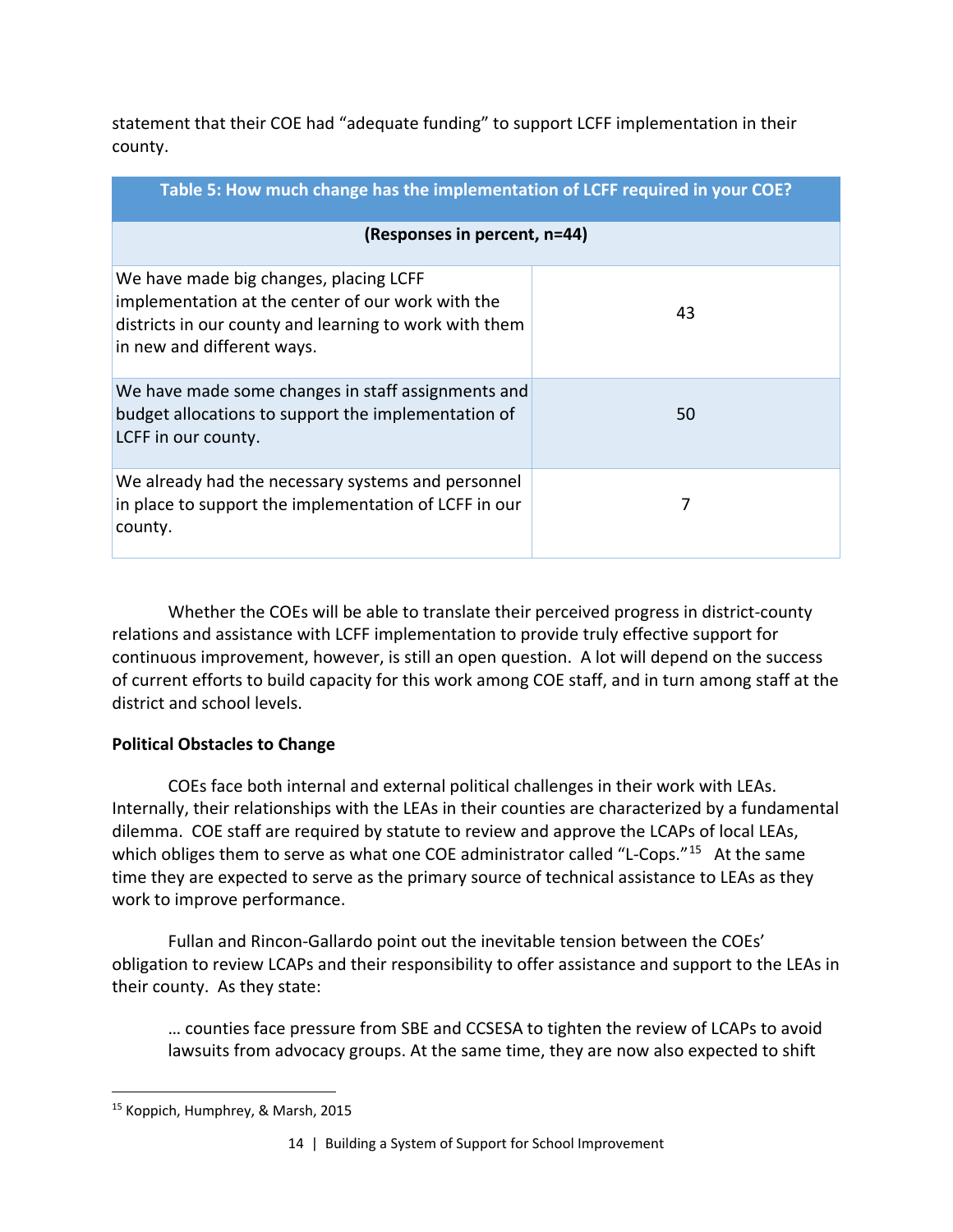the nature of their relationship with districts from one of compliance to one of support and assistance for continuous improvement. [16](#page-16-0)

Reconciling these quite different responsibilities complicates relationships with LEAs, but some COEs are doing their best to give priority to the goal of supporting improvement. A COE administrator described their approach:

The review of the LCAP… is more or less a compliance checklist activity. But we wanted to look at how do we ensure that our districts have a plan that in fact will have an impact on closing the achievement gap and ensuring all students are college and career ready. So, we set some areas out that we are looking at more closely so we can ensure that we can provide some recommendations and supports to our district.<sup>[17](#page-16-1)</sup>

Externally, achieving the ambitious goals embodied in the LCFF will almost certainly require the multiple agencies and organizations engaged in the work of systemic transformation to work together. In reality, though, the state agencies—the COEs, CCEE, and CDE—are entirely independent of one another, and none is accountable to any other. The CDE and most of the COES are led by publicly-elected superintendents, and the CCEE is governed by an independent board. These agencies have little or no experience working together, and their incentives for cooperation in addressing the needs of LEAs are weak. Weaving these competing agencies into a coherent system of support will take a lot of work, and a lot of good will among the partners. There is some initial evidence that this process has begun in some parts of California, where COEs have partnered with the CCEE and other organizations to support specific LEAs. In addition, at the state level, leaders from CDE, CCEE, the COEs, and the SBE have met several times to define their respect roles and coordinate their work as part of the statewide system of support. These are positive steps, but we still have a long way to go to develop a sufficiently robust and sustainable system of support to effectively address the urgent and diverse needs of local districts.

The superintendents' views are mixed on the question of how county offices relate to other organizations in California's system of support for LEAs, as Table 6 shows. On the one hand, they are strongly positive about their relationships with other COEs and CCSESA, with 95 percent affirming that other COEs have been helpful (33 percent) or very helpful (62 percent) in supporting their work on LCFF implementation and virtually all agreeing that CCSESA has been somewhat helpful (19 percent) or very helpful (79 percent). The superintendents are less enthusiastic about the CDE and CCEE, with 75 percent viewing the Department as "somewhat helpful" and a small plurality (45 percent) viewing the Collaborative as "not at all helpful." When asked about other organizations (e.g., universities, non-profit TA providers) a majority (51 percent) stated that they have had no experience with these organizations, while an additional 37 percent indicated that such organizations are "not at all helpful."

<span id="page-16-0"></span> <sup>16</sup> Fullan & Rincon-Gallardo, 2017

<span id="page-16-1"></span><sup>17</sup> Fullan & Rincon-Gallardo, 2017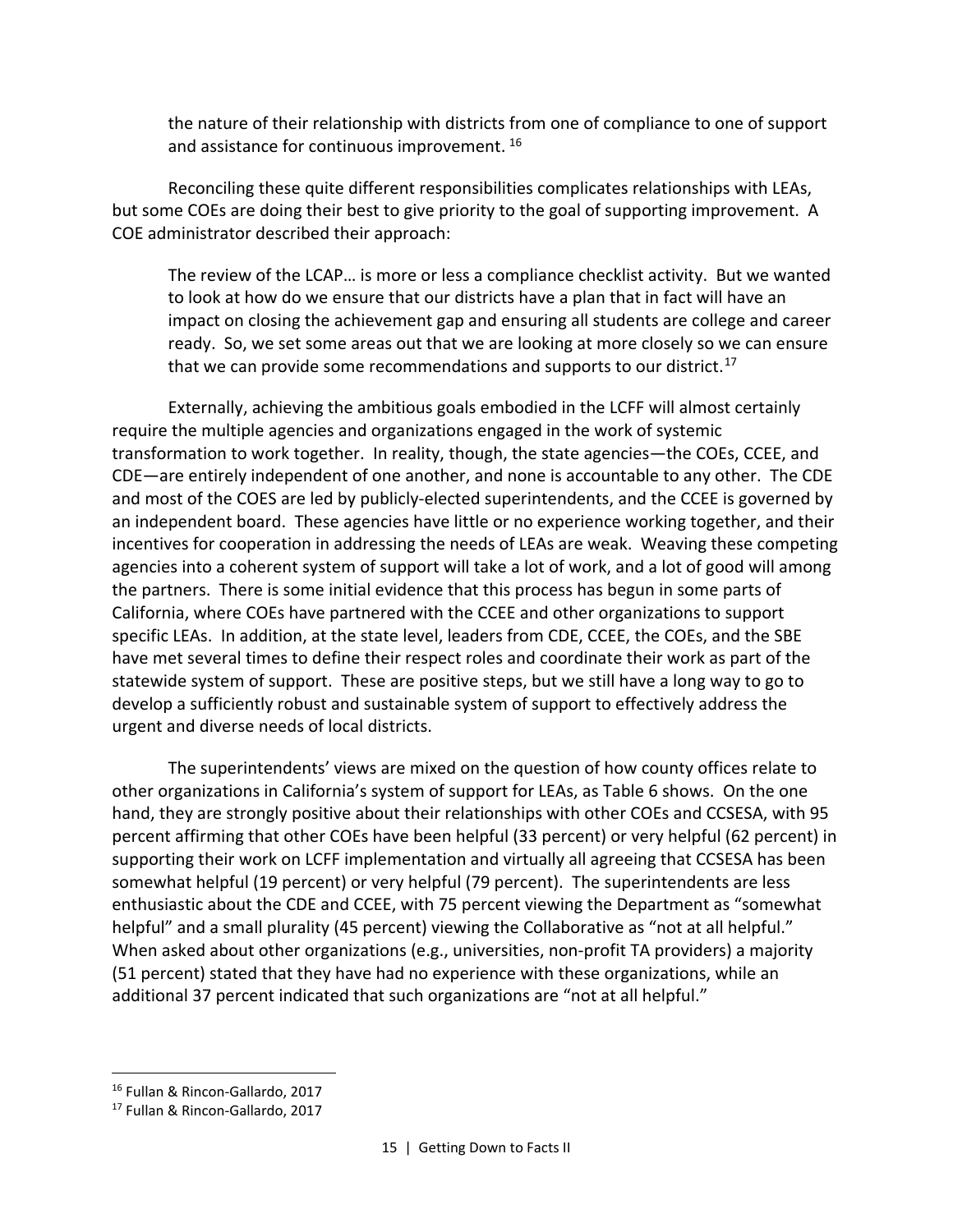**Table 6: How helpful has … been in supporting LCFF implementation in your county?**

| (Responses in percent, n=44) |                |                  |                    |                |
|------------------------------|----------------|------------------|--------------------|----------------|
|                              | Very helpful   | Somewhat helpful | Not at all helpful | Don't know     |
| <b>CDE</b>                   | 11             | 75               | 9                  | 5              |
| <b>CCEE</b>                  | 7              | 36               | 45                 | 11             |
| <b>Other COEs</b>            | 62             | 33               | 2                  | 2              |
| <b>CCSESA</b>                | 79             | 19               | $\mathbf 0$        | $\overline{2}$ |
| Other agencies               | $\overline{0}$ | 12               | 37                 | 51             |

**Table 6.** How helpful has … been in supporting LCFF implementation in your county?

Data from the LCFFRC survey of district superintendents indicate that local leaders are already seeking support from a variety of sources, and that they are generally satisfied with the support that they receive. Table 7 shows that more than 90 percent of surveyed district superintendents have received support from their local COE, and that nearly all of them (94 percent) found their local COE "very" (67 percent) or "somewhat" (27) helpful. The percentages receiving help from other sources range from 15 percent (other COEs) to 41 percent (CDE). Aggregate levels of satisfaction with the assistance received from other agencies are similar to those for COEs, but the percentage who found their COE to be "very helpful" (as opposed to "somewhat helpful") is substantially larger than the percentages for other agencies.[18](#page-17-0)

<span id="page-17-0"></span><sup>&</sup>lt;sup>18</sup> It is important to note that the local superintendents were asked specifically about LCFF implementation. Their responses on other issues might be different.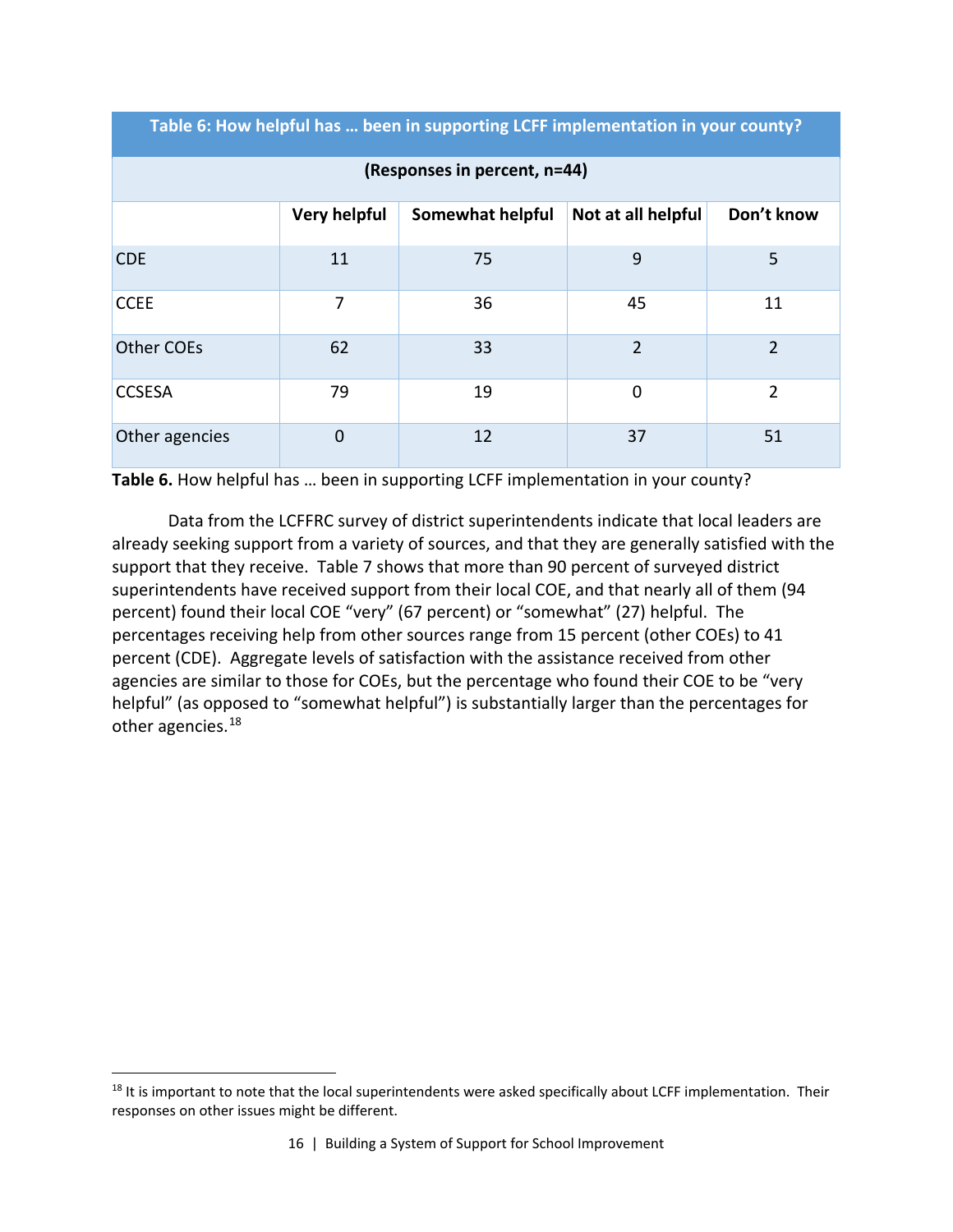**Table 7: How helpful has … been in supporting LCFF implementation in your district?**

| (Responses in percent)     |              |                  |                    |              |
|----------------------------|--------------|------------------|--------------------|--------------|
|                            | Very helpful | Somewhat helpful | Not at all helpful | Don't know   |
| CDE (n=141)                | 20           | 76               | $\overline{4}$     | $\mathbf{1}$ |
| COE (n=322)                | 67           | 27               | 5                  | 1            |
| Other COEs (n=52)          | 46           | 50               | $\overline{4}$     | $\mathbf 0$  |
| CCEE $(n=64)$              | 34           | 62               | 3                  | $\mathbf 0$  |
| Other agencies<br>$(n=59)$ | 26           | 74               | $\mathbf 0$        | 0            |

#### **Discussion and Conclusions**

This is not the first time that California has instituted a system intended to provide support to districts in need of help. The District Assistance and Intervention Teams (DAITs) under NCLB were expected to provide outside expertise and assistance as well. What makes the current system potentially different is the explicit *approach to* and *goal* of the support. Rather than providing answers for districts or schools, the new support system is in principle designed to help districts analyze their own problems of practice, discover the underlying root causes, and create their own solutions. COEs and other providers are supposed to work in partnership with districts to create the conditions in which local leaders learn how to work with teachers, parents, and other stakeholders to discern what works best for the students in their local context. In this new conception of a system of support, learning what works (and doesn't) becomes the main driver of improvement.

The implementation of the LCFF has produced some of the necessary conditions for local leaders' to take up this new approach. There is still a long way to go, however, to redesign systems and policies to support innovation, experimentation, and organizational learning, and to give educators the time and support they need to improve their own practice and to learn from one another. County Offices of Education and the other organizations included in the state system of support have key roles to play here, but they themselves face a steep learning curve as they work to provide the guidance and support that LEAs will need to achieve this transformation.

At least some COEs are ready to accept these new responsibilities, and to embrace an expanded leadership role. As one COE administrator put it: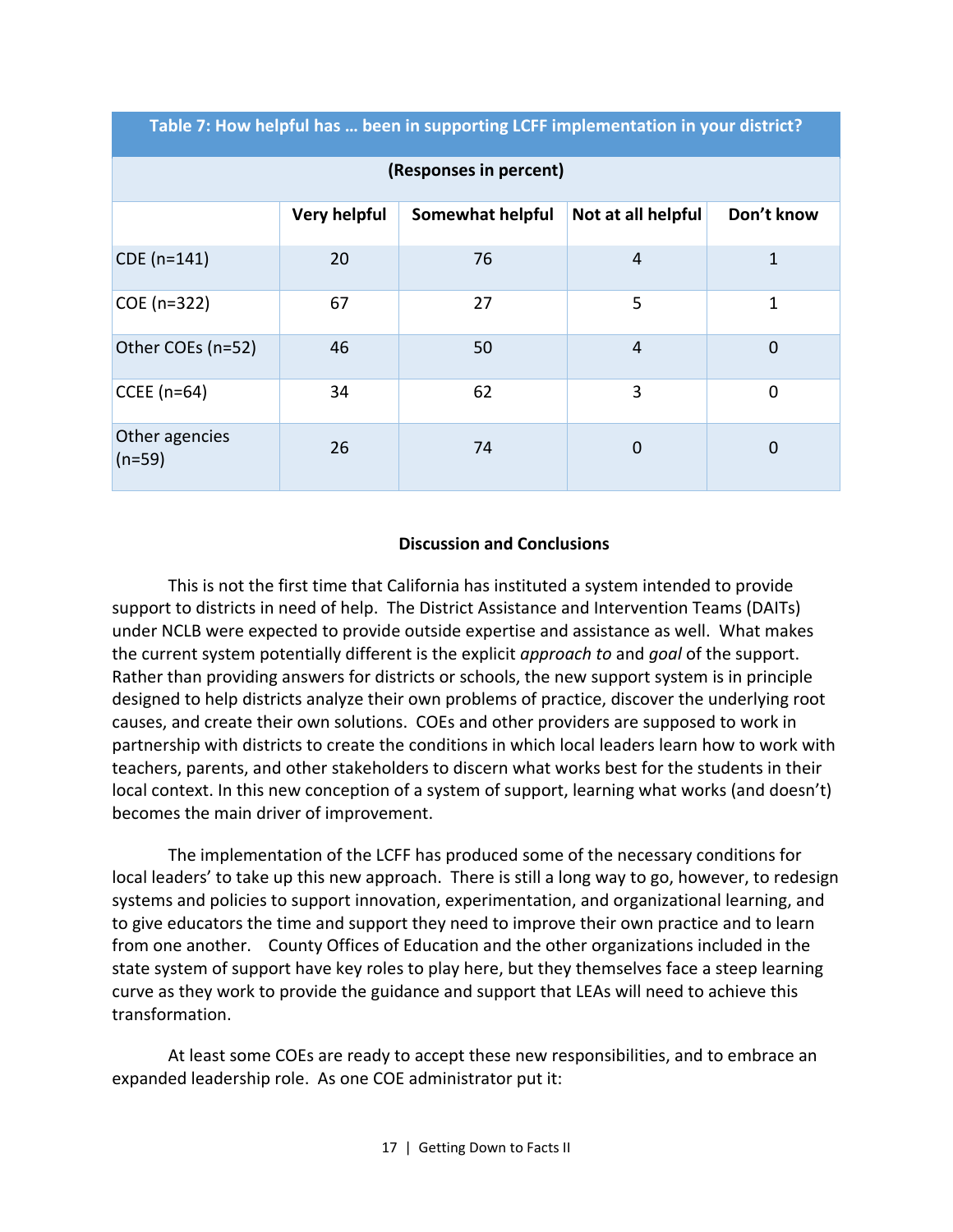I think it's just a fascinating way to think about the role of the county office, not just in the frame of technical assistance provider but also being able to create the political narrative and community message that surrounds what it means for all students to succeed [in our] county.

According to Koppich, Humphrey, and Marsh, however:

Many COE officials expressed deep concern that the kind of patchwork arrangement they were able to put together…cannot be sustained without an infusion of resources…. Capacity issues are especially acute in counties with very small, often rural districts…. These COEs have even fewer slack resources to allow them to take on LCAP responsibilities with the care they would like.<sup>[19](#page-19-0)</sup>

According to our survey data substantial majorities of County Superintendents believe that the implementation of LCFF has already led to improved relations between the COE and LEAs in their county, and has also increased communication and cooperation among the LEAs themselves. A large majority report that LEAs come to the COE when they have a problem with LCFF implementation. This at least suggests that the foundation for closer cooperation between COEs and LEAs is being laid, but superintendents' initial optimism is likely to be tested as implementation deepens, for at least three reasons.

First, COEs will have to make significant shifts in their mission, staffing, and focus if they are to lead the transformation of the LEAs in their counties. CCSESA has committed a great deal of time and energy to professional development programs and materials for COE superintendents and staff aimed at deepening their understanding of the continuous improvement process and guiding their work with local LEAs. A substantial majority of County Superintendents report that they have already made "big changes" or "some changes" in response to LCFF, but it is virtually certain that in most COEs further changes will be required.

Second, COEs will have to strike a careful balance between their obligation to monitor and review LCAPs and budgets with their responsibility to support learning and sustained improvement. This is especially hard to do because the experience of driving change through compliance is so recent, and the compliance mindset remains pervasive in COEs as well as in LEAS. Providing effective support to LEAs for locally-driven improvement will require COEs to establish relationships based on mutual confidence and trust. Reversion to a focus on compliance is likely to prove fatal to the state's nascent system of support.

These new relationships are beginning to take root in some counties, as a district superintendent acknowledged:

What I'm starting to see…is efforts to have strong collaboration within our county, and it's being led by our county superintendent and his staff to become a very collaborative

<span id="page-19-0"></span> <sup>19</sup> Koppich, Humphrey, & Marsh, 2015.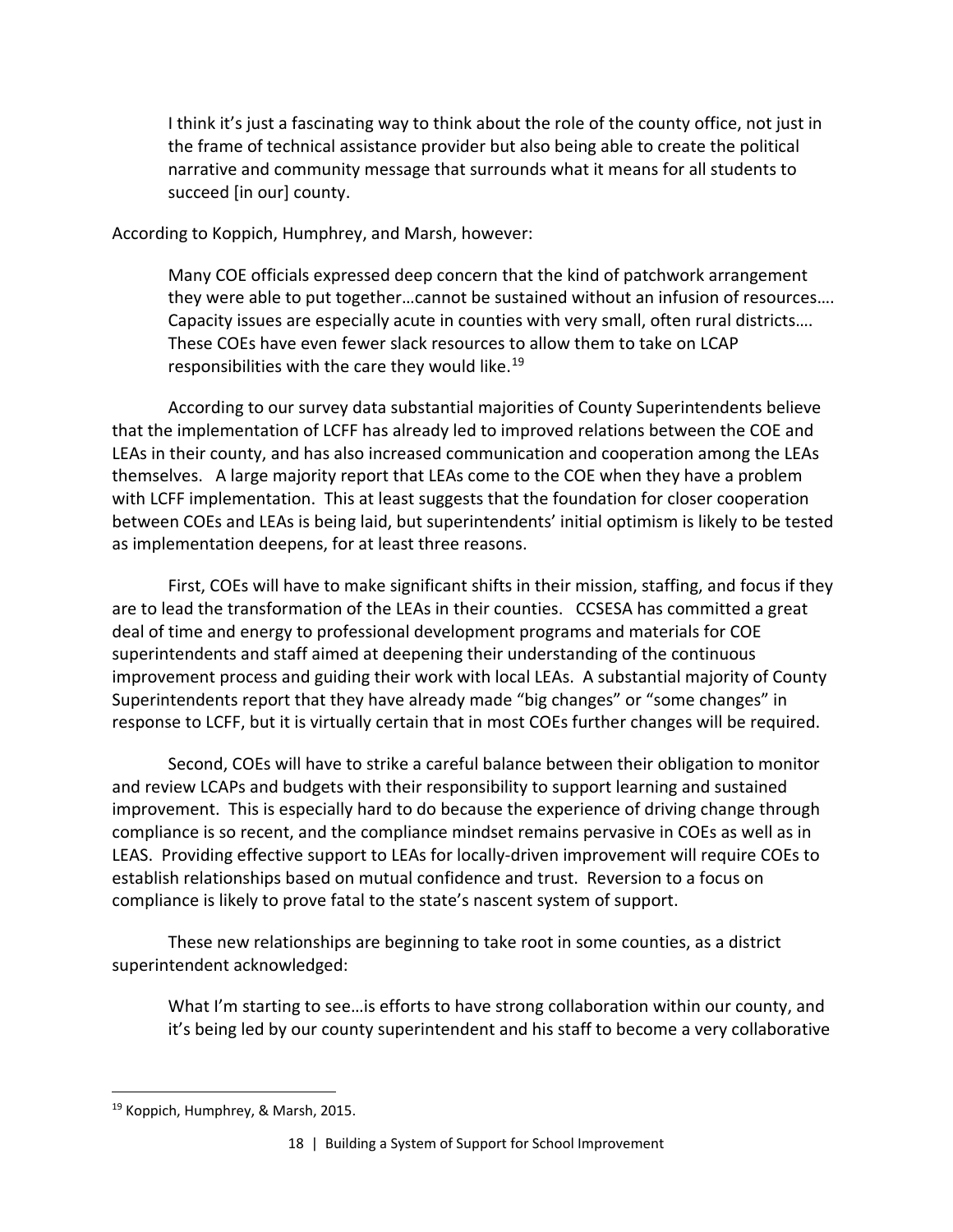county, and to share resources and to share ideas and to get out of trying to do things on your own, as much as possible.

In a different county, however, an LEA superintendent expressed a different view:

…we have, I think a county office of education that serves our school districts very well. We have monthly superintendent meetings where all the superintendents get together. There's meetings for the assistant supes and the project directors. I think we've got some pretty good lines of communication in those formal meetings, but what I'm noticing is outside of those formal meetings I don't know how much sharing is really going on…. I think people are always, they're interested, they're kind, conversationally they're interested, but then to take that next step and really send the team and it's, "Okay now, let's roll up our sleeves and sharpen our pencils and we want to know exactly how you're doing what you're doing." The conversation never gets to that level.

Third, COEs will have to establish new relationships with external agencies including other COEs, the CCEE, and other sources of expertise including nonprofit technical assistance providers. A substantial number of County Superintendents remain committed to the quixotic view that the COE should develop expertise in all aspects of LCFF implementation, in order to provide all of the assistance that LEAs in their county need. A majority, however, believes either that COEs should specialize in one or two areas and share their expertise with others or that the COE should serve mainly as a broker, connecting LEAs to the expertise they need from a variety of sources.

CCSESA and other organizations have done important work to strengthen relationships among COEs and between COEs and other participants in the state's system of support. This work has led to new collaborations between COEs both within and across regions, and in at least two instances to cooperation with the CCEE in work with specific LEAs, but relations with other organizations including the CCEE are generally still precarious where they exist at all.

Just as many LEAs need external assistance to improve the performance of their schools and students, COEs will also need support if they are to play their new role in California's education system effectively. In our survey, an overwhelming majority of county superintendents strongly disagreed with the statement that their COE had sufficient resources to support LCFF implementation in their counties, and it appears likely that the Legislature will provide some supplemental funding in the 2018-19 budget to help the COEs fulfill their new responsibilities. As the Legislative Analyst's Office (LAO) has argued, however, COEs can also do more to shift the resources they now receive to better align with their goals and obligations under LCFF, as they encourage the LEAs in their counties to do.<sup>[20](#page-20-0)</sup>

COEs will also need support from other organizations including CCESESA and other COEs as they learn how provide effective support to the LEAs in their counties. It is unreasonable to expect every COE to have in place the knowledge and skill necessary to guide all of the LEAs in

<span id="page-20-0"></span> <sup>20</sup> Taylor, 2017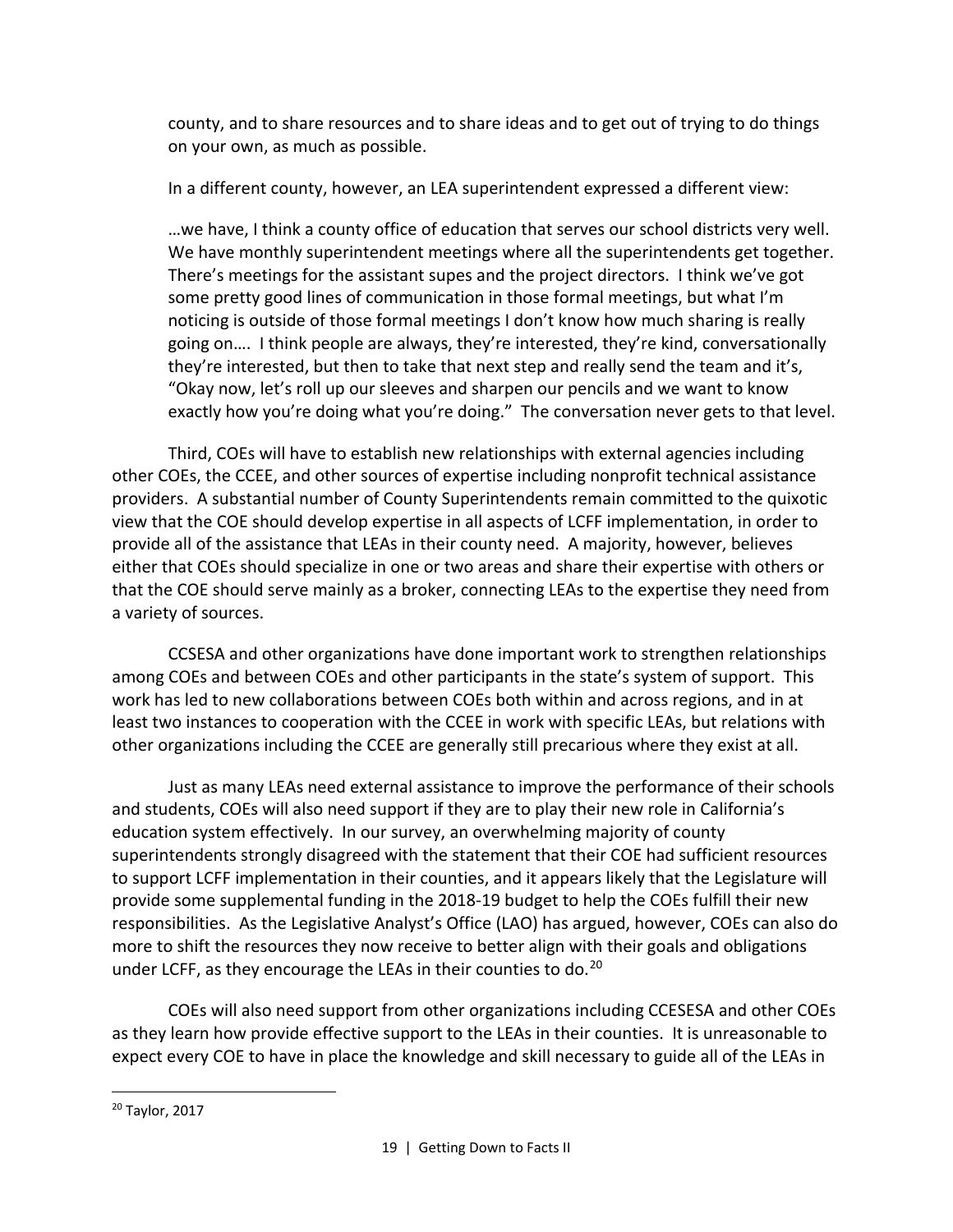their counties onto a path of sustained improvement. Creating opportunities for learning across counties and groups of counties, and creating incentives to encourage COEs to take advantage of these opportunities, is a critical step toward the establishment of an effective system of support. Encouraging and assisting COEs and other agencies to develop specialized expertise in specific areas of need could also help to build capacity in the state's system of support.

The CCEE has invested heavily in the creation of networks, several of which are led by COEs. Establishing and strengthening local networks may help to strengthen local capacity, both within and across counties, but there is little reason to suppose that the exemplars or expertise that specific LEAs need to address specific problems will always or even often be found within their local network.

To provide effective support to LEAs COEs must have ready access to reliable information about tools, strategies, and promising or exemplary practices that can support improvement in specific kinds of performance for specific groups of students. COEs will also need access to vetted sources of expertise (other COEs, non-profits) that can help them to address problems that lie beyond their own capacity to help. This information must be collected and curated statewide, either by the CDE or the CCEE. COEs cannot obtain this kind of knowledge on their own, but it is an essential resource for the work they are expected to do with LEAs.

Finally, a system that aims to support sustained improvement needs a strategy for accumulating knowledge about what works, which will require partnerships with local research organizations to evaluate new policies and practices and provide feedback on what's working (or not) for which kids. COEs and other organizations are gaining valuable experience as they work with LEAs and with one another, and they are learning from this experience, but their work will only produce knowledge that can be generalized and made available to others if there is a commitment to capture and validate what they are learning. In the absence of such a strategy what COE staff and other providers learn remains strictly personal or at best local, which may end up leaving many schools and students behind.

Summing up what has been accomplished so far, one school district administrator presented a mixed view:

I would say certainly the groundwork has been laid, the people know what to say, they know what they're supposed to do. In terms of it being powerful enough to make the changes in student outcomes, it's not there yet. We still have work to do.

This is true at every level of California's education system, from the classroom to the CDE. Building a system that will support sustained improvements in performance and more equitable opportunities and outcomes for all California students is an ambitious but distant goal. The work towards this goal has just begun, and there is a lot left to do. A COE administrator made clear what's ultimately in prospect: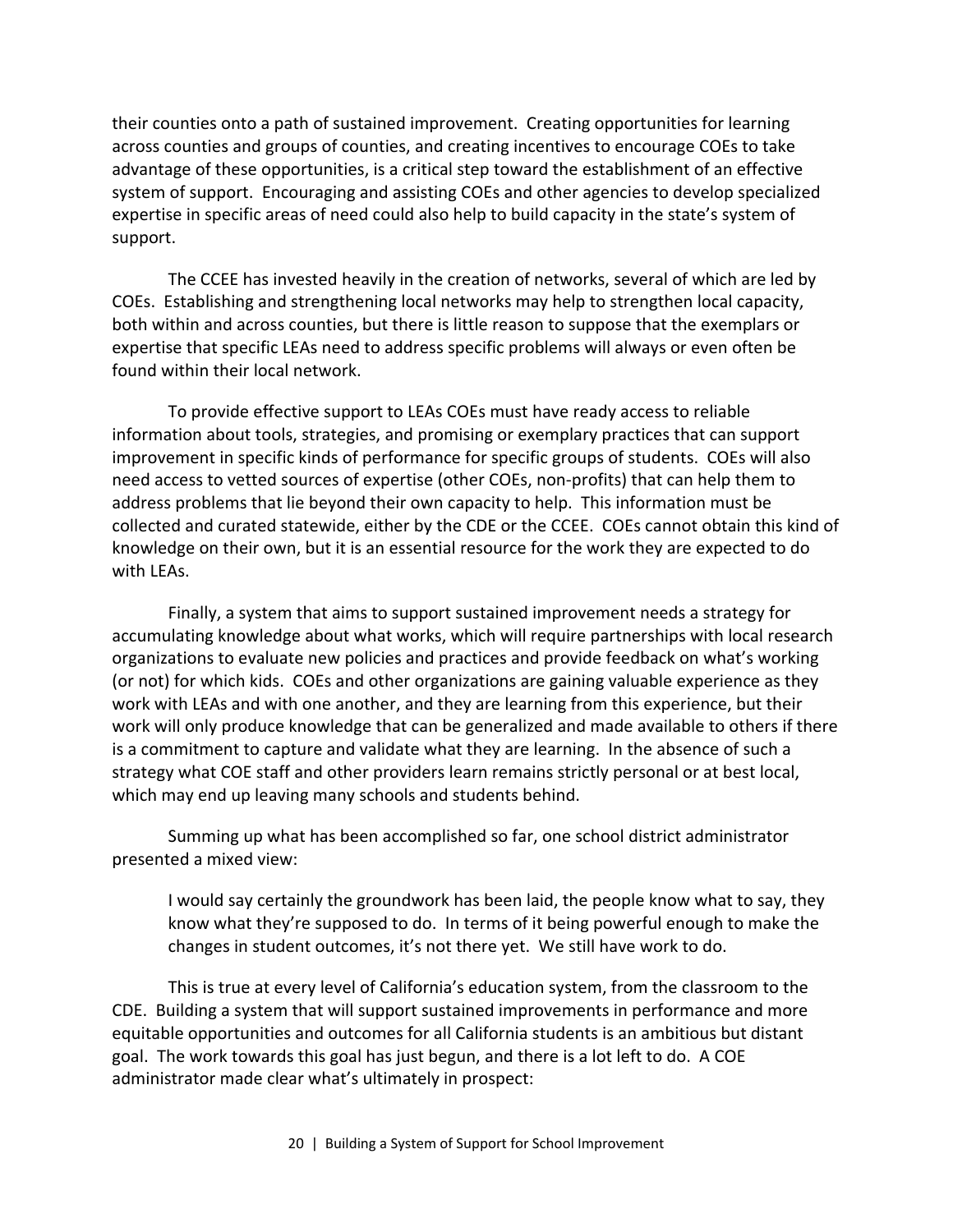It's not something that you're going to get there and be done. We tell people all the time that there's a reason why it's called continuous improvement. You're always growing, always learning, always improving in that area. It's never finished.